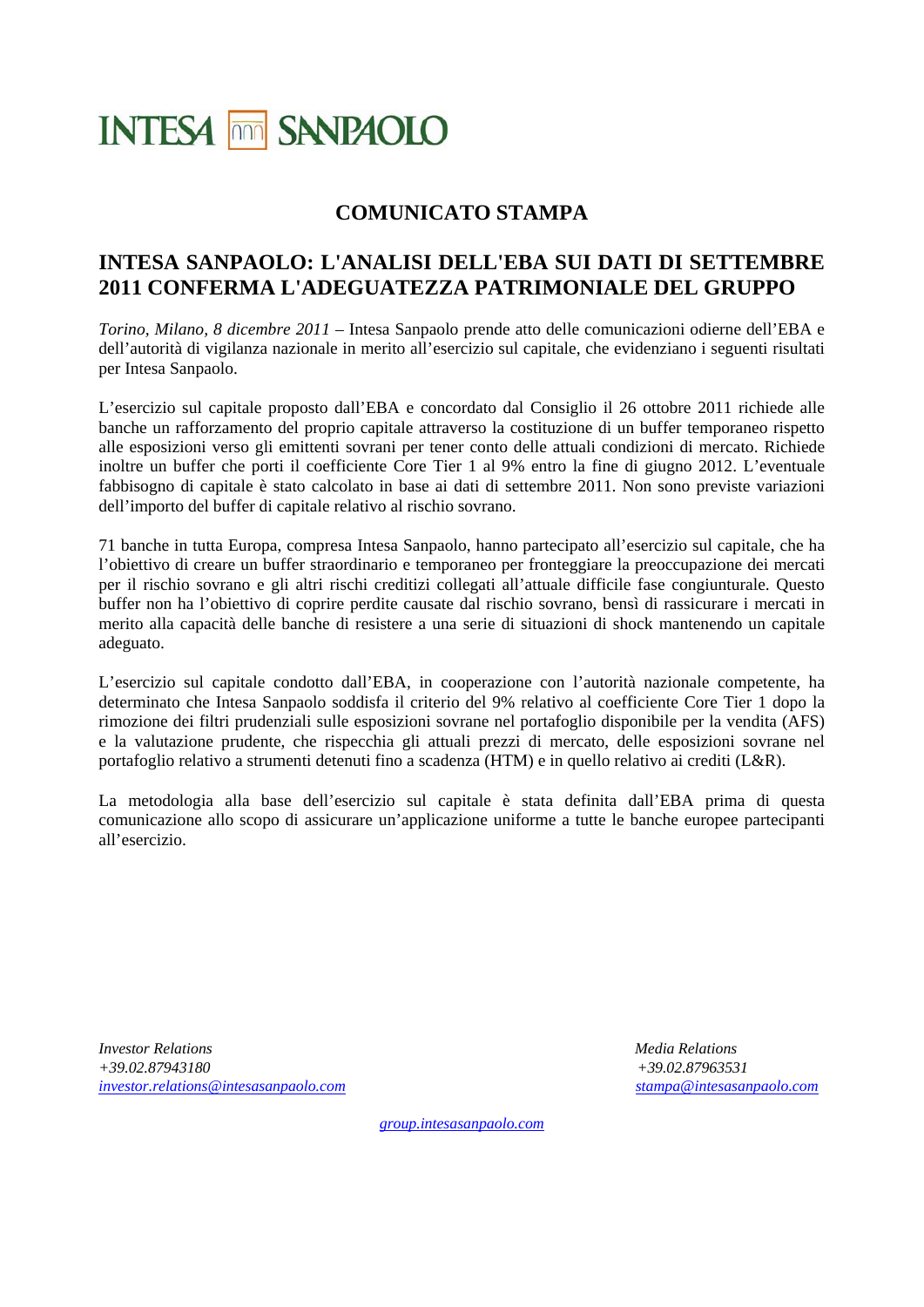## **Composition of capital as of 30 September 2011 (CRD3 rules)**

Name of the bank:

essa sekä kuuluvat oli tai talle tai talle tai talle tai talle tai talle tai talle tai talle tai talle tai tall

**INTESA SANPAOLO S.p.A**

|                                                                                                                                                                  |                    | September 2011 | <b>References to COREP reporting</b>                                                                                                                                                                                                                                                                                                 |  |  |  |
|------------------------------------------------------------------------------------------------------------------------------------------------------------------|--------------------|----------------|--------------------------------------------------------------------------------------------------------------------------------------------------------------------------------------------------------------------------------------------------------------------------------------------------------------------------------------|--|--|--|
| <b>Capital position CRD3 rules</b>                                                                                                                               | <b>Million EUR</b> | % RWA          |                                                                                                                                                                                                                                                                                                                                      |  |  |  |
| A) Common equity before deductions (Original own funds without hybrid instruments                                                                                | 34,500             |                | COREP CA 1.1 - hybrid instruments and government support measures other than                                                                                                                                                                                                                                                         |  |  |  |
| and government support measures other than ordinary shares) (+)                                                                                                  |                    |                | ordinary shares                                                                                                                                                                                                                                                                                                                      |  |  |  |
| Of which: (+) eligible capital and reserves                                                                                                                      | 59,212             |                | COREP CA 1.1.1 + COREP line 1.1.2.1                                                                                                                                                                                                                                                                                                  |  |  |  |
| Of which: (-) intangibles assets (including goodwill)                                                                                                            | $-24,712$          |                | Net amount included in T1 own funds (COREP line 1.1.5.1)                                                                                                                                                                                                                                                                             |  |  |  |
| Of which: (-/+) adjustment to valuation differences in other AFS assets \                                                                                        | $-554$             |                | Prudential filters for regulatory capital (COREP line 1.1.2.6.06)                                                                                                                                                                                                                                                                    |  |  |  |
| B) Deductions from common equity (Elements deducted from original own funds) (-)                                                                                 | $-1,674$           |                | COREP CA 1.3.T1* (negative amount)                                                                                                                                                                                                                                                                                                   |  |  |  |
| Of which: (-) deductions of participations and subordinated claims                                                                                               | $-1,184$           |                | Total of items as defined by Article 57 (I), (m), (n) (o) and (p) of Directive 2006/48/EC<br>and deducted from original own funds (COREP lines from 1.3.1 to 1.3.5 included in<br>line 1.3.T1*)                                                                                                                                      |  |  |  |
| Of which: (-) securitisation exposures not included in RWA according with CRD3 (2)                                                                               |                    |                | COREP line 1.3.7 included in line 1.3.T1* (50% securitisation exposures in the<br>banking and trading book subject to 1250% risk weight; Art. 57 (r) of Directive<br>2006/48/EC)                                                                                                                                                     |  |  |  |
| Of which: (-) IRB provision shortfall and IRB equity expected loss amounts (before tax)                                                                          | -490               |                | As defined by Article 57 (q) of Directive 2006/48/EC (COREP line 1.3.8 included in<br>$1.3.T1*$                                                                                                                                                                                                                                      |  |  |  |
| C) Common equity (A+B)                                                                                                                                           | 32,826             | 10.03%         |                                                                                                                                                                                                                                                                                                                                      |  |  |  |
| Of which: ordinary shares subscribed by government                                                                                                               |                    |                | Paid up ordinary shares subscribed by government                                                                                                                                                                                                                                                                                     |  |  |  |
| D) Other Existing government support measures (+)                                                                                                                |                    |                |                                                                                                                                                                                                                                                                                                                                      |  |  |  |
| E) Core Tier 1 including existing government support measures (C+D)                                                                                              | 32,826             | 10.03%         | Common equity + Existing government support measures included in T1 other than<br>ordinary shares                                                                                                                                                                                                                                    |  |  |  |
| Shortfall to 9% before application sovereign capital buffer                                                                                                      |                    | 0.00%          | 9%RWA-Core Tier 1 including existing government support measures; if >0.                                                                                                                                                                                                                                                             |  |  |  |
| F) Hybrid instruments not subscribed by government                                                                                                               | 4,510              |                | Net amount included in T1 own funds (COREP line 1.1.4.1a + COREP lines from<br>1.1.2.2***01 to 1.1.2.2***05 + COREP line 1.1.5.2a (negative amount)) not<br>subscribed by government                                                                                                                                                 |  |  |  |
| Tier 1 Capital (E+F) (Total original own funds for general solvency purposes)                                                                                    | 37.336             | 11.40%         | COREP CA 1.4 = COREP CA 1.1 + COREP CA 1.3.T1* (negative amount)                                                                                                                                                                                                                                                                     |  |  |  |
| RWA as of end September 2011 including add-on for CRD3 <sup>(2)</sup>                                                                                            | 327,377            |                |                                                                                                                                                                                                                                                                                                                                      |  |  |  |
| Of which: RWA add-on for CRD III as of end September 2011 <sup>(2)</sup>                                                                                         | 5,321              |                |                                                                                                                                                                                                                                                                                                                                      |  |  |  |
| <b>Sovereign Capital buffer</b>                                                                                                                                  |                    |                |                                                                                                                                                                                                                                                                                                                                      |  |  |  |
| G) Prudential filter (AFS sovereign assets in EEA as of 30th September 2011) (-/+)                                                                               | 720                |                | Please report the prudential filter as a positive number if the AFS revaluation reserve<br>for sovereign assets is negative. Please report the prudetnial filter as a negative<br>number if the AFS revaluation reserve is positive. If the bank does not apply a<br>prudential filter on AFS sovereign assets, please fill in zero. |  |  |  |
| H) Difference between the book value and the fair value of sovereign assets (Bonds and<br>Loans and advances) in the HTM and Loans & Receivables portfolios (3). | 1,992              |                | Difference between the book value and the fair value at the reference date. Please<br>provide a positive number if the book value is larger than the fair value of sovereign<br>assets. Please provide a negative number if the book value is smaller than the fair<br>value of the sovereign assets.                                |  |  |  |
| Sovereign capital buffer for exposures in EEA (G+H)                                                                                                              | 2,712              | 0.83%          | Sum of Prudential filter and valuation. If negative it is set to 0                                                                                                                                                                                                                                                                   |  |  |  |
|                                                                                                                                                                  |                    |                |                                                                                                                                                                                                                                                                                                                                      |  |  |  |
| Overall Shortfall after including sovereign capital buffer                                                                                                       | n                  | 0.00%          | 9%RWA-(Core Tier 1 including existing government support measures-Sovereign<br>capital buffer for exposures in EEA); if >0.                                                                                                                                                                                                          |  |  |  |
| Notes and definitions                                                                                                                                            |                    |                |                                                                                                                                                                                                                                                                                                                                      |  |  |  |

**Notes and definitions**<br>(1) The amount is already included in the computation of the eligible capital and reserves and it is provided separately for information purposes.<br><mark>(2)</mark> According with CRD3 it can include also 50% s **(1)** The amount is already included in the computation of the eligible capital and reserves and it is provided separately for information purposes.

(3) It includes also possible differences between the book value and the fair value of: i) direct sovereign exposures in derivatives; ii) indirect sovereign exposures in the banking and trading book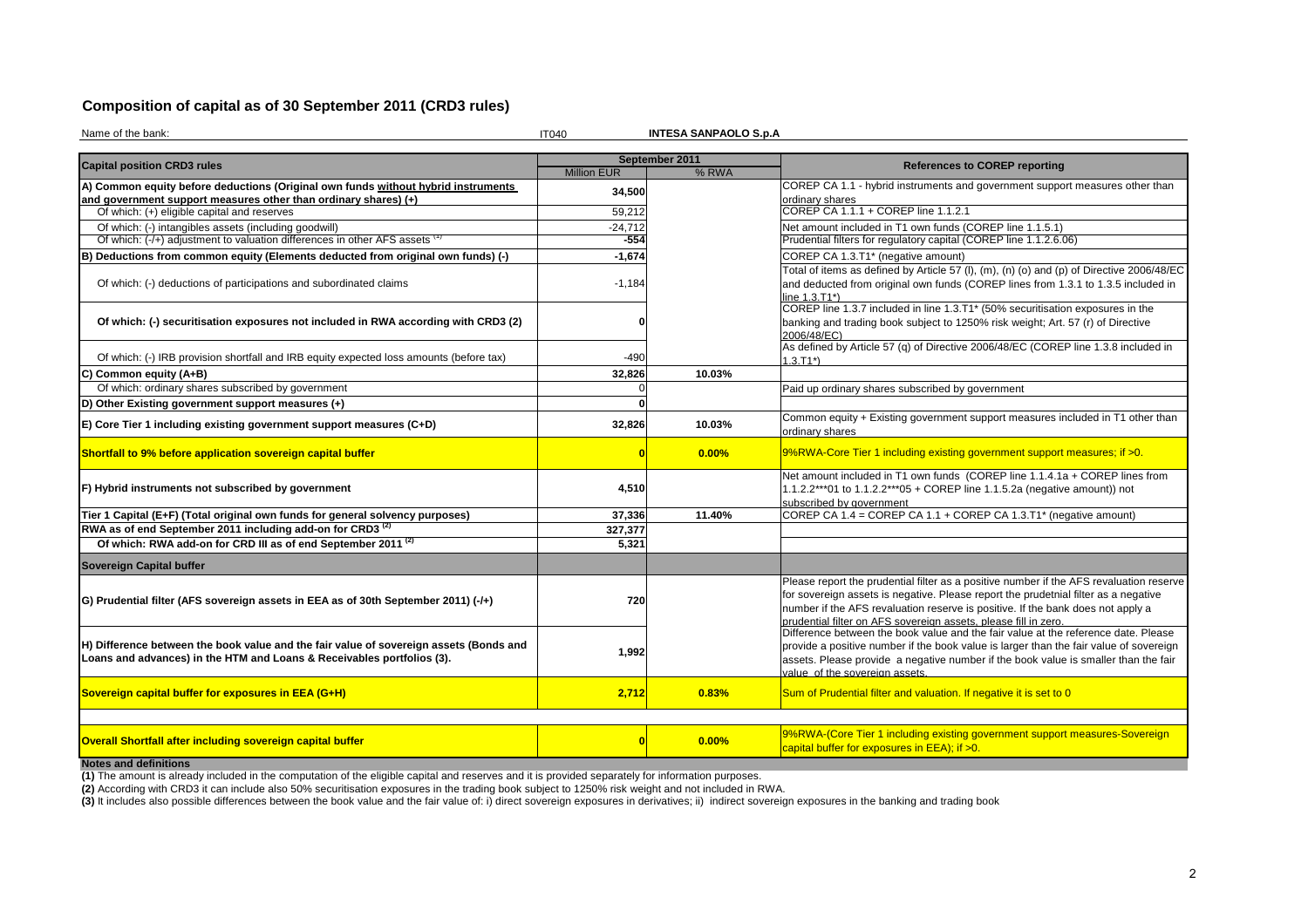#### **Exposures to sovereigns (central, regional and local governments) in EEA, as of 30 September 2011, mln EUR**

Name of the bank: **IT040 INTESA SANPAOLO S.p.A**

|                                                                                                      |                | value gross of provisions) (1)   |                                                                                       | <b>NET DIRECT POSITIONS</b><br>GROSS DIRECT LONG EXPOSURES (accounting   (gross of provisions and write-off exposures (long) net of cash short position of sovereign debt<br>to other counterparties only where there is maturity matching) (1) |                                                           |                                                                                          | <b>DIRECT SOVEREIGN</b><br><b>EXPOSURES IN</b><br><b>DERIVATIVES<sup>(1)</sup></b> | <b>INDIRECT SOVEREIGN</b><br>EXPOSURES <sup>(3)</sup><br>(on and off balance sheet)                                | <b>Memo Item</b>                                                                                                   | Provisions and<br>write-off on                                                               | Prudential filter<br>AFS sovereign assets                             | Reserve<br>AFS sovereign assets                                                                             | Fair value of Cash<br>flow and fair value                                                               |                                                                          |
|------------------------------------------------------------------------------------------------------|----------------|----------------------------------|---------------------------------------------------------------------------------------|-------------------------------------------------------------------------------------------------------------------------------------------------------------------------------------------------------------------------------------------------|-----------------------------------------------------------|------------------------------------------------------------------------------------------|------------------------------------------------------------------------------------|--------------------------------------------------------------------------------------------------------------------|--------------------------------------------------------------------------------------------------------------------|----------------------------------------------------------------------------------------------|-----------------------------------------------------------------------|-------------------------------------------------------------------------------------------------------------|---------------------------------------------------------------------------------------------------------|--------------------------------------------------------------------------|
| Residual Maturity                                                                                    | Country        |                                  | of which: loans and<br>advances in the HTM<br>and Loans and<br>receivables portfolios |                                                                                                                                                                                                                                                 | of which: Available for<br>sale financial assets<br>(AFS) | f which: Financial assets<br>designated at fair value<br>through profit or loss<br>(FVO) | of which: Financial assets<br>held for trading <sup>(2)</sup>                      | Net position at fair values<br>(Derivatives with positive fair<br>value + Derivatives with<br>negative fair value) | Net position at fair values<br>(Derivatives with positive fair<br>value + Derivatives with<br>negative fair value) | Nominal Value<br><b>Debt securities</b><br>in HTM and Loans<br>and Receivables<br>portfolios | Sovereign assets<br>(loans, advances<br>and debt securities'<br>$(+)$ | (including the fair<br>value of Cash flow and<br>fair value hedging<br>contracts)<br>$(+/-)$ <sup>(4)</sup> | (gross the fair value of<br>Cash flow and fair<br>value hedging<br>contracts)<br>$(+/-)$ <sup>(4)</sup> | edging contracts or<br>AFS sovereign<br>assets<br>$(+/-)$ <sup>(4)</sup> |
|                                                                                                      |                | $\overline{0}$                   | $\overline{0}$                                                                        | $\overline{0}$                                                                                                                                                                                                                                  | $\overline{0}$                                            | $\overline{0}$                                                                           | $\mathbf{0}$                                                                       | 0<br>╖                                                                                                             |                                                                                                                    |                                                                                              |                                                                       |                                                                                                             | υ                                                                                                       |                                                                          |
| '복고정성호                                                                                               |                | $\Omega$                         | $\mathbf 0$<br>$\Omega$                                                               | $\Omega$                                                                                                                                                                                                                                        | $\mathbf 0$<br>$\Omega$                                   | $\overline{0}$<br>$\Omega$                                                               | $\Omega$                                                                           | ᠊ᢐ                                                                                                                 | 70<br>n                                                                                                            | -0<br>ত                                                                                      |                                                                       | ᠊ᢅ<br>╖                                                                                                     | $\overline{\mathfrak{o}}$<br>Ō                                                                          | ᠊ᢆ<br>᠊ᢆ                                                                 |
|                                                                                                      | Austria        | $\mathbf{A}$<br>43               | $\mathbf 0$<br>$\Omega$                                                               | $\overline{4}$<br>43                                                                                                                                                                                                                            | $\,$ 0<br>$\overline{4}$                                  | $\,0\,$<br>$\overline{0}$                                                                | 4<br>39                                                                            | ᠊ᢐ<br>᠊ᢅ                                                                                                           | 'n                                                                                                                 | 70<br>n                                                                                      |                                                                       | ╖                                                                                                           | 0<br>᠊᠐                                                                                                 | σ<br>n                                                                   |
|                                                                                                      |                | $\alpha$                         | $\Omega$                                                                              | $\mathbf{Q}$                                                                                                                                                                                                                                    | $\Omega$                                                  | $\Omega$                                                                                 | $\alpha$                                                                           | τ<br>᠊ᢅ                                                                                                            | 'n<br>-0                                                                                                           | 70<br>3                                                                                      |                                                                       | ╖<br>᠊ᢆ                                                                                                     | ⊽<br>᠊ᢅ᠓                                                                                                | ╖<br>᠊ᢆ                                                                  |
| $rac{15Y}{Tot}$                                                                                      |                |                                  | $^{\circ}$                                                                            | $\overline{\mathbf{c}}$<br>5c                                                                                                                                                                                                                   | $\overline{0}$                                            | $\overline{0}$                                                                           | $\mathbf 0$                                                                        |                                                                                                                    |                                                                                                                    |                                                                                              |                                                                       |                                                                                                             |                                                                                                         |                                                                          |
|                                                                                                      |                | $\overline{0}$                   | $\mathbf 0$<br>$\Omega$                                                               | $\circ$<br>$\Omega$                                                                                                                                                                                                                             | $\,0\,$<br>$\Omega$                                       | $\mathbf 0$<br>$\Omega$                                                                  | $\mathbf 0$<br>$\Omega$                                                            | ᠊ᢐ<br>-0                                                                                                           | 70<br>╖                                                                                                            | ᠊᠊ᢆᢆ<br>- 0                                                                                  |                                                                       | $^{\circ}$<br>᠊ᢆ                                                                                            | ᠊ᢐ<br>-0                                                                                                | $\overline{\mathfrak{o}}$<br>╖                                           |
|                                                                                                      |                | 30                               | $\Omega$                                                                              | 30                                                                                                                                                                                                                                              | 30                                                        | $\Omega$                                                                                 | $^{\circ}$                                                                         | τ<br>$\overline{0}$                                                                                                | ი<br>-1                                                                                                            | σ<br>$^{\circ}$                                                                              |                                                                       | ᠊᠐<br>70                                                                                                    | ი<br>᠊ᢅ᠓                                                                                                | Ο<br>᠊ᢆ                                                                  |
|                                                                                                      | Belgium        | $\mathbf 0$<br>-6                | $\Omega$<br>$\Omega$                                                                  | $^{\circ}$<br>- 6                                                                                                                                                                                                                               | $\mathbf 0$<br>-5                                         | $\mathbf 0$<br>$\Omega$                                                                  | $\mathbf 0$<br>$\mathbf{1}$                                                        | τ                                                                                                                  | Ō                                                                                                                  | ᠊ᡉ                                                                                           |                                                                       | ᠊ᢐ                                                                                                          | 0                                                                                                       | ᠊ᢐ                                                                       |
| 3M<br>1Y<br>2Y<br>3Y<br>5Y<br>5Y<br>15Y<br>Tot                                                       |                | $\overline{0}$                   | $\Omega$                                                                              | $-5$<br>5                                                                                                                                                                                                                                       | $\mathbf 0$<br>$^{\circ}$                                 | $\overline{0}$<br>$\overline{0}$                                                         | $-5$                                                                               | -0<br>╖.                                                                                                           | 70<br>n                                                                                                            | $^{\circ}$<br>╖                                                                              |                                                                       | 70<br>╖                                                                                                     | $^{\circ}$<br>╖                                                                                         | ᠊ᢆ<br>╖                                                                  |
|                                                                                                      |                | 43<br>$\overline{0}$             | 0.<br>$\Omega$                                                                        | $\overline{0}$                                                                                                                                                                                                                                  | 35<br>$\overline{0}$                                      | $\Omega$<br>$\overline{0}$                                                               | $\mathbf 0$                                                                        | $\overline{0}$<br>᠊᠊ᢆ                                                                                              | n                                                                                                                  | $\overline{0}$<br>᠊᠊ᢆ                                                                        |                                                                       | $\Omega$<br>╦                                                                                               | $\overline{\mathbf{0}}$<br>᠊᠊ᢆᢆ                                                                         | ᠊ᢆ                                                                       |
| $\begin{array}{c}\n 3M \\  1Y \\  2Y\n \end{array}$                                                  |                | $\Omega$                         | $\Omega$                                                                              | $\Omega$                                                                                                                                                                                                                                        | $\Omega$                                                  | $\sqrt{ }$                                                                               | $\Omega$                                                                           | ᠊ᢅ<br>τ                                                                                                            | ╖<br>Ō                                                                                                             | ╖<br>᠊ᡉ                                                                                      |                                                                       | ╖<br>╖                                                                                                      | ᠊ᢅ᠓<br>0                                                                                                | ╖<br>τ                                                                   |
|                                                                                                      | Bulgaria       | $\overline{0}$<br>$\Omega$       | $\Omega$<br>$\Omega$                                                                  | $\mathbf 0$<br>$\Omega$                                                                                                                                                                                                                         | $\mathbf 0$<br>$\Omega$                                   | $\mathbf 0$<br>$\Omega$                                                                  | $\mathbf 0$<br>$\mathbf{0}$                                                        | ᠊ᢅ                                                                                                                 | -0                                                                                                                 | ᠊ᢅ                                                                                           |                                                                       | $^{\circ}$                                                                                                  | ᠊ᢅ᠓                                                                                                     | ᠊ᢆ                                                                       |
|                                                                                                      |                | $\Omega$<br>$\Omega$             | $\Omega$<br>$\Omega$                                                                  | $\Omega$<br>$\Omega$                                                                                                                                                                                                                            | $\overline{0}$<br>$\Omega$                                | $\overline{0}$<br>$^{\circ}$                                                             | $^{\circ}$<br>$^{\circ}$                                                           | 70<br>-0                                                                                                           | ╖<br>70                                                                                                            | ᠊ᢅᢆ<br>$^{\circ}$                                                                            |                                                                       | 70<br>$^{\circ}$                                                                                            | ი<br>$^{\circ}$                                                                                         | ╖<br>᠊ᢆ                                                                  |
| $\begin{array}{c}\n\frac{3Y}{5Y} \\ \hline\n5Y \\ \hline\n10Y \\ \hline\n15Y \\ \hline\n\end{array}$ |                | $\Omega$                         | $\Omega$                                                                              | $^{\circ}$                                                                                                                                                                                                                                      | $\Omega$<br>$\mathbf{0}$                                  | $\Omega$                                                                                 | $\Omega$                                                                           | ᠊ᢐ                                                                                                                 | τ                                                                                                                  | ᠊ᡉ<br>$\mathbf{0}$                                                                           |                                                                       | ᠊ᢐ                                                                                                          | 0                                                                                                       | ᠊ᢐ                                                                       |
|                                                                                                      |                | $\Omega$                         | $\overline{0}$                                                                        | $\Omega$                                                                                                                                                                                                                                        | $\overline{0}$                                            | $\overline{0}$                                                                           | $\mathbf 0$                                                                        | ᠊᠊ᢆ                                                                                                                | ╖                                                                                                                  | ┱                                                                                            |                                                                       | ╖                                                                                                           | ᠊᠊ᢆᢆ                                                                                                    | ╦                                                                        |
| is<br>$\frac{34}{15}$<br>$\frac{14}{15}$<br>$\frac{14}{15}$<br>$\frac{14}{15}$                       |                | -6                               | $\Omega$<br>$\Omega$                                                                  | -6<br>5                                                                                                                                                                                                                                         | $\Omega$<br>$\mathbf 0$                                   | $\Omega$<br>$\overline{0}$                                                               | $\Omega$<br>$\mathbf 0$                                                            | τ<br>╖                                                                                                             | Ο<br>n                                                                                                             | 6<br>-6                                                                                      |                                                                       | ᠊ᢐ<br>╖                                                                                                     | σ<br>╖                                                                                                  | ᠊ᢐ<br>᠊ᢆ                                                                 |
|                                                                                                      | Cyprus         | -5                               | $\Omega$<br>$^{\circ}$                                                                | -5<br>$\mathbf{3}$                                                                                                                                                                                                                              | $\Omega$<br>$\overline{0}$                                | $\Omega$<br>$\overline{0}$                                                               | $^{\circ}$<br>$\overline{0}$                                                       | ᠊ᢅᢆ<br>$\overline{0}$                                                                                              | n<br>╖                                                                                                             | -6<br>$\overline{4}$                                                                         |                                                                       | ╖<br>╖                                                                                                      | ᠊ᢅᢆ<br>$\overline{\mathfrak{o}}$                                                                        | ╖<br>╖                                                                   |
|                                                                                                      |                | $\overline{0}$                   | $\overline{0}$                                                                        | $\overline{0}$                                                                                                                                                                                                                                  | $\overline{0}$                                            | $\overline{0}$                                                                           | $\overline{0}$                                                                     | ᠊ᢐ                                                                                                                 | n                                                                                                                  | ╖                                                                                            |                                                                       | ᠊ᢅ                                                                                                          | ᠊ᠣ                                                                                                      | ᠊ᢆ                                                                       |
| $\frac{10Y}{15Y}$                                                                                    |                | $\Omega$<br>19                   | $\Omega$<br>$^{\circ}$                                                                | $\Omega$<br>19                                                                                                                                                                                                                                  | $\overline{0}$<br>$\Omega$                                | $\Omega$                                                                                 | $\Omega$                                                                           | $\overline{0}$<br>$\overline{0}$                                                                                   | 70                                                                                                                 | $\overline{0}$<br>20                                                                         | $\overline{\ }$                                                       | -0<br>$^{\circ}$                                                                                            | ᠊᠐<br>$\overline{0}$                                                                                    | ╖                                                                        |
| $\begin{array}{c}\n 3M \\  1Y \\  2Y\n \end{array}$                                                  |                | $\overline{0}$<br>$\overline{4}$ | $\Omega$<br>$\overline{4}$                                                            | $\overline{0}$<br>$\overline{4}$                                                                                                                                                                                                                | $\Omega$<br>$\mathbf 0$                                   | $\Omega$<br>$\mathbf 0$                                                                  | $^{\circ}$<br>$\mathbf{0}$                                                         | ᠊᠊ᢆ<br>᠊ᢐ                                                                                                          | ᠊╖<br>Ο                                                                                                            | ᠊᠊ᢆ<br>᠊ᡉ                                                                                    |                                                                       | $\overline{\mathfrak{o}}$<br>$^{\circ}$                                                                     | $\overline{\mathfrak{o}}$<br>0                                                                          | ᠊ᢆ<br>᠊ᢐ                                                                 |
|                                                                                                      |                |                                  |                                                                                       | $\overline{1}$                                                                                                                                                                                                                                  | $\Omega$                                                  | $\Omega$                                                                                 | $\Omega$                                                                           | -0<br>᠊ᢐ                                                                                                           | n<br>Ο                                                                                                             | ╖<br>᠊ᡉ                                                                                      |                                                                       | ╖<br>᠊᠐                                                                                                     | -0<br>$\overline{\mathfrak{o}}$                                                                         | ╖<br>᠊ᢐ                                                                  |
| $\begin{array}{r} 3Y \\ 5Y \\ 10Y \end{array}$                                                       | Czech Republic | $\overline{2}$<br>8              | $\mathcal{L}$                                                                         | $\mathfrak{D}$<br>$\overline{2}$                                                                                                                                                                                                                | $\Omega$<br>$\mathbf 0$                                   | $\Omega$<br>$\overline{0}$                                                               | $\Omega$<br>$-5$                                                                   | ᠊ᢅ                                                                                                                 | 70                                                                                                                 | ╖                                                                                            |                                                                       | $^{\circ}$                                                                                                  | ᠊ᢅ᠓                                                                                                     | ᠊ᢆ                                                                       |
|                                                                                                      |                | 34<br>$\sqrt{2}$                 | - 6<br>5                                                                              | $30^{\circ}$<br>$\mathcal{D}$                                                                                                                                                                                                                   | 27<br>$\mathbf 0$                                         | $\Omega$<br>$\overline{0}$                                                               | $-4$<br>$-2$                                                                       | ╖<br>᠊ᢅ                                                                                                            | ╖<br>70                                                                                                            | ᠊᠐<br>᠊ᢅ                                                                                     |                                                                       | ᠊᠐<br>᠊ᢆ                                                                                                    | O<br>᠊ᢅ᠓                                                                                                | σ<br>᠊ᢆ                                                                  |
| $rac{16}{15Y}$                                                                                       |                | 55                               |                                                                                       | 43                                                                                                                                                                                                                                              | 27                                                        |                                                                                          | 11                                                                                 | ᠊ᢐ                                                                                                                 | 70                                                                                                                 | $\mathbf{\Omega}$<br>᠊ᢆᢆ                                                                     |                                                                       | $\Omega$                                                                                                    | n<br>$^{\circ}$                                                                                         | $^{\circ}$                                                               |
| $\frac{3M}{1Y}$                                                                                      |                | $\overline{0}$<br>$\overline{0}$ | $\Omega$<br>$\Omega$                                                                  | $\overline{0}$<br>$\Omega$                                                                                                                                                                                                                      | $\mathbf 0$<br>$\Omega$                                   | $\overline{0}$<br>$\mathbf 0$                                                            | $\overline{0}$<br>$^{\circ}$                                                       | ╖                                                                                                                  | n<br>n                                                                                                             | ╖<br>╖                                                                                       |                                                                       | ᠊ᢆ<br>᠊ᢆ                                                                                                    | 70                                                                                                      | ᠊ᢆ<br>᠊ᢆ                                                                 |
| 2Y                                                                                                   | Denmark        | $\Omega$<br>$\overline{0}$       | $\Omega$<br>$\overline{0}$                                                            | $\Omega$<br>$\mathbf 0$                                                                                                                                                                                                                         | $\Omega$<br>$\,0\,$                                       | $\Omega$<br>$\overline{0}$                                                               | $\Omega$<br>$\mathbf 0$                                                            | ᠊ᢐ<br>᠊ᢐ                                                                                                           | n                                                                                                                  | ত                                                                                            |                                                                       | $^{\circ}$                                                                                                  | ᠊ᠣ<br>0                                                                                                 | ᠊ᢐ                                                                       |
| $\begin{array}{r} 3Y \\ 5Y \\ 10Y \end{array}$                                                       |                | $\Omega$<br>$\Omega$             | $\Omega$<br>$\Omega$                                                                  | $\Omega$<br>$\Omega$                                                                                                                                                                                                                            | $\Omega$<br>$\Omega$                                      | $\Omega$<br>$\Omega$                                                                     | $\Omega$<br>$\Omega$                                                               | ᠊ᢅ<br>᠊ᢐ                                                                                                           | 70<br>Ō                                                                                                            | $^{\circ}$<br>᠊ᡉ                                                                             |                                                                       | -0<br>᠊ᢐ                                                                                                    | ᠊ᢅ᠓<br>0                                                                                                | ᠊ᢆ<br>᠊ᢐ                                                                 |
| $rac{15Y}{Tot}$                                                                                      |                | $\overline{0}$                   | $^{\circ}$                                                                            | $\mathbf 0$                                                                                                                                                                                                                                     | $\overline{0}$                                            | $^{\circ}$                                                                               | $\mathbf 0$                                                                        | ╖                                                                                                                  | n                                                                                                                  | ᠊ᢅ<br>$\overline{\mathbf{0}}$                                                                |                                                                       | ᠊ᢅ                                                                                                          | ᠊ᢆ                                                                                                      | ᠊ᢆ                                                                       |
| $\frac{3M}{1Y}$                                                                                      |                | $\,0\,$                          | $\mathbf 0$                                                                           | $\mathbf 0$                                                                                                                                                                                                                                     | $\,0\,$                                                   | $\mathbf 0$                                                                              | $\mathbf 0$                                                                        | ᠊ᢐ                                                                                                                 | 0                                                                                                                  | ᠊ᢐ                                                                                           |                                                                       | ᠊ᢐ                                                                                                          | ᠊ᢐ                                                                                                      | ᠊ᢐ                                                                       |
|                                                                                                      |                | $\Omega$<br>$\overline{0}$       | $\Omega$<br>$\overline{0}$                                                            | $\Omega$<br>$\overline{0}$                                                                                                                                                                                                                      | $\Omega$<br>$\overline{\mathbf{0}}$                       | $\Omega$<br>$\overline{\mathbf{0}}$                                                      | $\Omega$<br>$\overline{0}$                                                         | ᠊ᢅᢆ<br>τ                                                                                                           | ╖<br>╖                                                                                                             | ╖<br>᠊᠐                                                                                      |                                                                       | ╖<br>᠊᠐                                                                                                     | ᠊ᢅᢆ<br>ი                                                                                                | ╖<br>╖                                                                   |
| 공부 있는                                                                                                | Estonia        | $\,0\,$<br>$\Omega$              | $\Omega$<br>$\Omega$                                                                  | $\mathbf 0$<br>$\Omega$                                                                                                                                                                                                                         | $\Omega$<br>$\Omega$                                      | $\mathbf 0$<br>$\Omega$                                                                  | $\mathbf 0$<br>$\Omega$                                                            | ᠊ᢅ<br>᠊ᢅ                                                                                                           | $\Omega$<br>n                                                                                                      | -0<br>╖                                                                                      |                                                                       | 0<br>╖                                                                                                      | -0<br>᠊ᠣ                                                                                                | ᠊ᢆ<br>᠊ᢆ                                                                 |
|                                                                                                      |                | $\overline{0}$                   | $\Omega$                                                                              | $\Omega$                                                                                                                                                                                                                                        | $\overline{0}$                                            | $\Omega$                                                                                 | $\mathbf{0}$                                                                       | ᠊ᢅ<br>╖                                                                                                            | -0                                                                                                                 | -0<br>n                                                                                      |                                                                       | ᠊ᢆ                                                                                                          | ᠊ᢅ᠓<br>╖                                                                                                | ᠊ᢆ<br>n                                                                  |
|                                                                                                      |                | $\Omega$                         | $\overline{\mathbf{0}}$                                                               | $\Omega$<br>$\Omega$                                                                                                                                                                                                                            | $^{\circ}$<br>$\overline{0}$                              | $^{\circ}$<br>$\mathbf{0}$                                                               | $^{\circ}$                                                                         | $\overline{0}$                                                                                                     | $\overline{0}$                                                                                                     | $\overline{0}$                                                                               | n                                                                     | $^{\circ}$                                                                                                  | $\overline{0}$                                                                                          |                                                                          |
| $\frac{3M}{1Y}$                                                                                      |                | $\overline{0}$<br>$\Omega$       | $\overline{0}$<br>$\Omega$                                                            | $\circ$<br>$\Omega$                                                                                                                                                                                                                             | $\overline{\phantom{0}}$<br>$\Omega$                      | $\overline{0}$<br>$\Omega$                                                               | $\overline{0}$<br>$\Omega$                                                         | ᠊᠊ᢆ<br>╖                                                                                                           | n                                                                                                                  | $^{\circ}$                                                                                   |                                                                       | ᠊ᢆ                                                                                                          | ᠊᠊ᢆᢆ<br>-0                                                                                              | ᠊ᢆ<br>n                                                                  |
|                                                                                                      |                | $\overline{0}$                   | $\overline{0}$                                                                        | $\circ$                                                                                                                                                                                                                                         | $\overline{0}$                                            | $\mathbf 0$                                                                              | $\circ$                                                                            | ᠊ᢐ<br>╖                                                                                                            | Ο<br>╖                                                                                                             | ᠊ᡉ<br>- 0                                                                                    |                                                                       | О<br>- 0                                                                                                    | 0<br>╖                                                                                                  | ᠊ᢐ<br>┰                                                                  |
| $\begin{array}{c}\n 2Y \\  3Y \\  5Y \\  10Y\n\end{array}$                                           | Finland        | 17                               | $\Omega$<br>17                                                                        | $\overline{1}$<br>17                                                                                                                                                                                                                            | $\Omega$<br>$\mathbf 0$                                   | $\Omega$<br>$\overline{0}$                                                               | $\overline{1}$<br>$\mathbf 0$                                                      | ╖                                                                                                                  | ╖                                                                                                                  | ᠊᠐                                                                                           |                                                                       | ╖                                                                                                           | თ                                                                                                       | 70                                                                       |
| $rac{15Y}{Tot}$                                                                                      |                | $\Omega$<br>$\overline{0}$       | $\Omega$<br>$\overline{0}$                                                            | $\Omega$<br>$\overline{0}$                                                                                                                                                                                                                      | $\Omega$<br>$\overline{0}$                                | $\overline{0}$<br>$\overline{0}$                                                         | $\mathbf 0$<br>$\overline{0}$                                                      | ᠊ᢅᢆ<br>᠊ᢐ                                                                                                          | -0<br>╖                                                                                                            | -0<br>᠊ᡉ                                                                                     |                                                                       | ᠊ᢅ<br>᠊᠐                                                                                                    | ᠊ᢅᢆ<br>0                                                                                                | ᠊ᢆ<br>᠊ᢆ                                                                 |
| 3M                                                                                                   |                | 18<br>$\overline{0}$             | 17<br>$\overline{0}$                                                                  | 18 <sup>1</sup><br>$\overline{0}$                                                                                                                                                                                                               | $\mathbf{0}$<br>$\overline{0}$                            | $\mathbf{0}$<br>$\overline{0}$                                                           | $\overline{0}$                                                                     | ᠊᠊ᢆ                                                                                                                | ╖                                                                                                                  | $\mathbf{0}$<br>┱                                                                            |                                                                       | 0<br>╖                                                                                                      | $\mathbf 0$<br>᠊᠊ᢆᢆ                                                                                     | ╦                                                                        |
| 1Y                                                                                                   |                | $\mathbf{3}$                     | $\Omega$                                                                              | $\circ$                                                                                                                                                                                                                                         | $\overline{0}$                                            | $\overline{0}$                                                                           | $\mathbf 0$                                                                        | ᠊ᢐ                                                                                                                 | ი                                                                                                                  | ত                                                                                            |                                                                       | ᠊᠐                                                                                                          | 0                                                                                                       | τ                                                                        |
| $\begin{array}{c}\n 2Y \\  3Y \\  5Y\n\end{array}$                                                   |                | 5<br>14                          | $\mathbf 0$<br>$\Omega$                                                               | 5<br>13                                                                                                                                                                                                                                         | $\mathbf 0$<br>з                                          | $\mathbf 0$<br>$\Omega$                                                                  | 5<br>10                                                                            | ᠊ᢅᢆ<br>╖                                                                                                           | 70<br>70                                                                                                           | ᠊ᢅ<br>$^{\circ}$                                                                             |                                                                       | ᠊ᢆ                                                                                                          | ᠊ᢅᢆ<br>O                                                                                                | ᠊ᢆ<br>n                                                                  |
| <b>10Y</b>                                                                                           | France         | 12<br>61                         | $\Omega$<br>$^{\circ}$                                                                | $-54$<br>57                                                                                                                                                                                                                                     | $\,0\,$<br>$\mathbf{0}$                                   | $\mathbf 0$<br>$\overline{0}$                                                            | $-54$<br>8                                                                         | τ<br>᠊ᢅᢆ                                                                                                           | -5<br>n                                                                                                            | 70<br>50                                                                                     |                                                                       | ╖<br>╖                                                                                                      | 0<br>᠊ᠣ                                                                                                 | ᠊ᢐ<br>᠊ᢆ                                                                 |
| $rac{15Y}{Tot}$                                                                                      |                | 68                               | $\Omega$                                                                              | 28                                                                                                                                                                                                                                              | $\mathbf 0$                                               | $^{\circ}$                                                                               | $-37$                                                                              | ╖                                                                                                                  | ╖                                                                                                                  | 65                                                                                           |                                                                       | ╖                                                                                                           | ╖                                                                                                       | ᠊᠐                                                                       |
|                                                                                                      |                | 165                              |                                                                                       | 40                                                                                                                                                                                                                                              |                                                           |                                                                                          |                                                                                    |                                                                                                                    |                                                                                                                    | 115                                                                                          |                                                                       | n.                                                                                                          |                                                                                                         |                                                                          |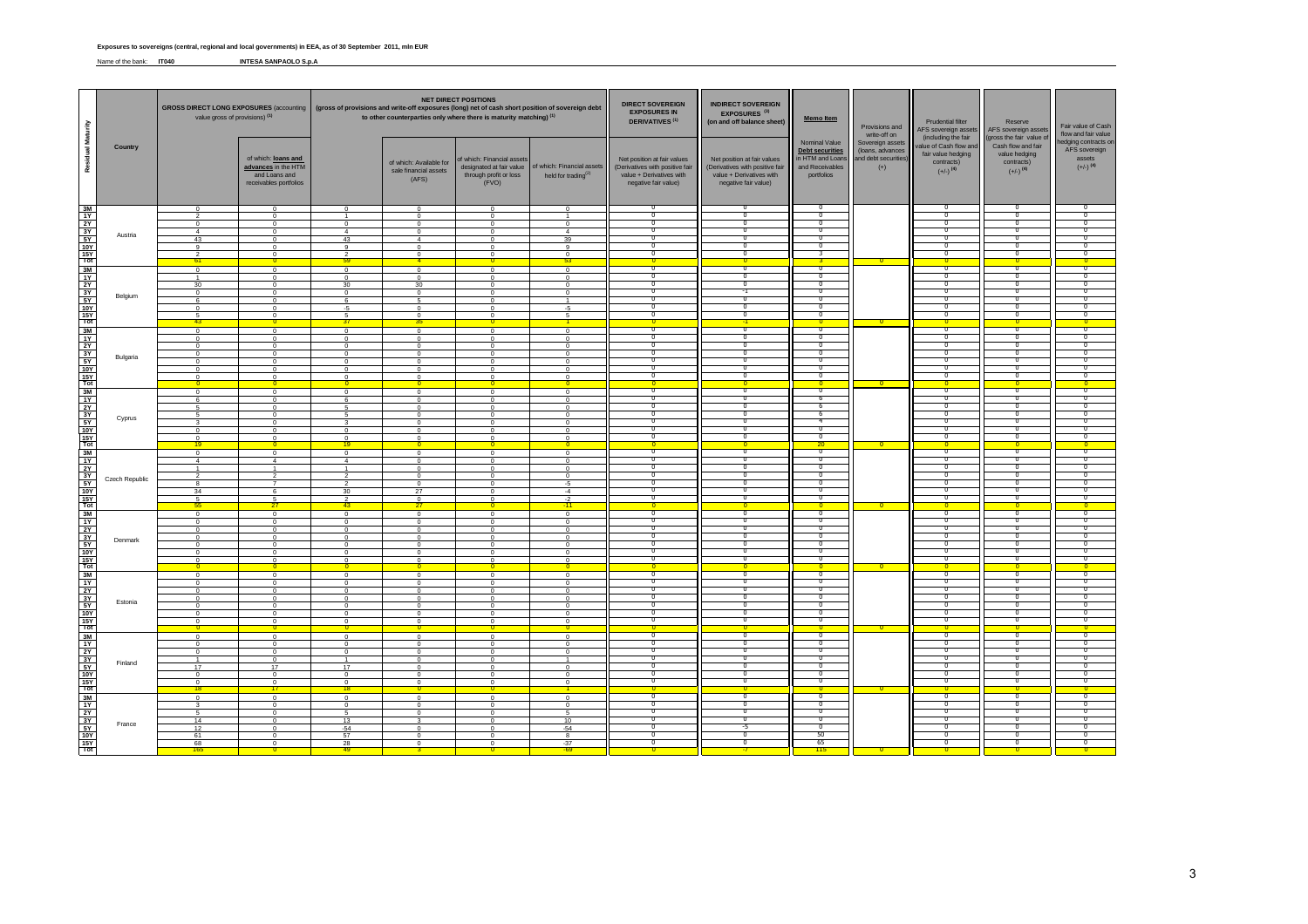|                                                                                                                                      | value gross of provisions) (1)                                                                                   |                                                                                                          | <b>NET DIRECT POSITIONS</b><br>GROSS DIRECT LONG EXPOSURES (accounting   (gross of provisions and write-off exposures (long) net of cash short position of sovereign debt<br>to other counterparties only where there is maturity matching) (1) |                                                                                                                                               | <b>DIRECT SOVEREIGN</b><br><b>EXPOSURES IN</b><br><b>DERIVATIVES<sup>(1)</sup></b> | <b>INDIRECT SOVEREIGN</b><br>EXPOSURES <sup>(3)</sup><br>Memo Item<br>(on and off balance sheet)        |                                                                                                                    | Provisions and<br>write-off on                                                                                     | Prudential filter<br>AFS sovereign assets<br>(including the fair                             | Reserve<br>AFS sovereign assets<br>(gross the fair value of          | Fair value of Cash<br>flow and fair value                                            |                                                                                        |                                                                                 |
|--------------------------------------------------------------------------------------------------------------------------------------|------------------------------------------------------------------------------------------------------------------|----------------------------------------------------------------------------------------------------------|-------------------------------------------------------------------------------------------------------------------------------------------------------------------------------------------------------------------------------------------------|-----------------------------------------------------------------------------------------------------------------------------------------------|------------------------------------------------------------------------------------|---------------------------------------------------------------------------------------------------------|--------------------------------------------------------------------------------------------------------------------|--------------------------------------------------------------------------------------------------------------------|----------------------------------------------------------------------------------------------|----------------------------------------------------------------------|--------------------------------------------------------------------------------------|----------------------------------------------------------------------------------------|---------------------------------------------------------------------------------|
| Residual Maturity<br>Country                                                                                                         |                                                                                                                  | of which: loans and<br>advances in the HTM<br>and Loans and<br>receivables portfolios                    |                                                                                                                                                                                                                                                 | of which: Available for<br>sale financial assets<br>(AFS)                                                                                     | of which: Financial assets<br>through profit or loss<br>(FVO)                      | designated at fair value   of which: Financial assets<br>held for trading $^{(2)}$                      | Net position at fair values<br>(Derivatives with positive fair<br>value + Derivatives with<br>negative fair value) | Net position at fair values<br>(Derivatives with positive fair<br>value + Derivatives with<br>negative fair value) | Nominal Value<br><b>Debt securities</b><br>in HTM and Loan:<br>and Receivables<br>portfolios | Sovereign assets<br>(loans, advances<br>and debt securities<br>$(+)$ | value of Cash flow and<br>fair value hedging<br>contracts)<br>$(+/-)$ <sup>(4)</sup> | Cash flow and fair<br>value hedging<br>contracts)<br>$(+/-)$ <sup>(4)</sup>            | edging contracts or<br>AFS sovereign<br>assets<br>$(+/-)$ <sup>(4)</sup>        |
| $\frac{3M}{1Y}$<br>$\frac{3Y}{5Y}$<br>Germany<br>$\frac{15Y}{\text{Tot}}$                                                            | 47<br>130<br>131<br>220<br>239<br>$\frac{41}{810}$                                                               | $\Omega$<br>$^{\circ}$<br>$^{\circ}$<br>$\Omega$<br>$\Omega$<br>$\mathbf 0$                              | $\frac{-1}{27}$<br>29<br>42<br>98<br>174<br>$\frac{38}{406}$                                                                                                                                                                                    | $\overline{\mathbf{0}}$<br>$\overline{0}$<br>26<br>21<br>$\Omega$<br>103<br>$\frac{40}{190}$                                                  | $\Omega$<br>$^{\circ}$<br>$\Omega$                                                 | $-1$<br>27<br>21<br>12<br>70<br>$\frac{-2}{3}$                                                          | n<br>᠊ᢅ<br>n<br>n<br>τ<br>'n                                                                                       | -0<br>╖<br>-4<br>O                                                                                                 | -0<br>ᅮ<br>╖<br>90<br>$\overline{0}$<br>$-90$                                                | $-0$                                                                 | ᠊ᢆ<br>╖<br>σ                                                                         | ᅮ<br>᠊ᢅᢆ<br>T<br>ი<br>σ                                                                | ᠊ᢅ<br>π<br>$\overline{0}$<br>σ<br>$\overline{0}$                                |
| $\frac{3M}{1Y}$<br>$\frac{2Y}{3Y}$ $\frac{3Y}{10Y}$ $\frac{10Y}{10Y}$<br>Greece <sup>(5)</sup>                                       | 12<br>$\overline{1}$<br>136<br>214<br>482<br>847                                                                 | $\overline{0}$<br>$\mathbf 0$<br>$\Omega$<br>$^{\circ}$<br>$\Omega$<br>$\Omega$<br>$\Omega$              | 12<br>136<br>214<br>482<br>847                                                                                                                                                                                                                  | $\overline{\mathbf{8}}$<br>$\overline{1}$<br>88<br>139<br>$\frac{312}{548}$                                                                   | $\Omega$<br>$\Omega$<br>$\Omega$                                                   | $\overline{0}$<br>$\mathbf{0}$<br>$^{\circ}$<br>$^{\circ}$<br>$\blacktriangleleft$<br>-5                | ᠊ᢐ<br>᠊ᢅ<br>$^{\circ}$<br>n<br>n<br>15<br>$\overline{0}$                                                           | ᠊ᢐ<br>-0<br>-0<br>16<br>О<br>σ                                                                                     | -0<br>-0<br>ᅮ<br>31<br>-49<br>109<br>192                                                     |                                                                      | О<br>᠊ᢆ<br>$^{\circ}$<br>τ                                                           | $\overline{\mathfrak{o}}$<br>ᅮ<br>᠊ᢅ᠓<br>70<br>T<br>ი<br>ᢦ                             | ᠊ᢐ<br>᠊ᢅ<br>$^{\circ}$<br>$\overline{0}$<br>T<br>Ο<br>σ                         |
| $\frac{3M}{1Y}$<br>2Y<br>$\begin{array}{c}\n\hline\n3Y \\ 5Y \\ 10Y \\ \hline\n15Y \\ \hline\n15Y \\ \hline\n\end{array}$<br>Hungary | 830<br>81<br>11<br>38<br>101<br>82<br>242                                                                        | $\overline{\mathbf{3}}$<br>22<br>-8<br>14<br>42<br>37<br>$\frac{28}{153}$                                | 830<br>43<br>11<br>38<br>101<br>80<br>282<br>1,385                                                                                                                                                                                              | 825<br>9<br>$^{\circ}$<br>39<br>$\Omega$<br>$\Omega$<br>875                                                                                   | $\Omega$<br>$\Omega$<br>$\Omega$                                                   | $\mathcal{D}$<br>12<br>$\overline{4}$<br>13<br>$\mathcal{P}$<br>$\Omega$                                | n<br>σ<br>$^{\circ}$<br>$\overline{0}$<br>n<br>Ο<br>n                                                              | ᠊ᢆ᠗<br>$^{\circ}$<br>-0<br>70<br>70<br>70<br>$\mathbf{0}$                                                          | $\overline{\phantom{a}}$<br>-0<br>-0<br>20<br>-8<br>-41<br>257<br>325                        |                                                                      | $^{\circ}$<br>-0<br>-2<br>᠊᠐<br>╖                                                    | -3<br>-1<br>-0<br>70<br>σ<br>ᢦ<br>-3                                                   | n<br>σ<br>$^{\circ}$<br>$\overline{0}$<br>T<br>σ<br>$\overline{0}$              |
| $\frac{3M}{1Y}$<br>2Y<br>$\begin{array}{c}\n\hline\n3Y \\ 5Y \\ 10Y \\ \hline\n15Y \\ \hline\n\end{array}$<br>Iceland                | $\overline{0}$<br>$\overline{0}$<br>$\mathbf 0$<br>$^{\circ}$<br>$^{\circ}$<br>$\Omega$                          | $\overline{\mathbf{0}}$<br>$\overline{0}$<br>$\circ$<br>$\Omega$<br>$^{\circ}$<br>$^{\circ}$<br>$\Omega$ | $\overline{\mathbf{0}}$<br>$\overline{0}$<br>$\circ$<br>$^{\circ}$<br>$^{\circ}$<br>$\Omega$                                                                                                                                                    | $\overline{\mathbf{0}}$<br>$\overline{\mathbf{0}}$<br>$\,$ 0<br>$\Omega$<br>$^{\circ}$<br>$^{\circ}$<br>$\Omega$                              | $\Omega$<br>$^{\circ}$<br>$\Omega$<br>$\Omega$                                     | $\mathbf 0$<br>$^{\circ}$<br>$\mathbf 0$<br>$^{\circ}$<br>$^{\circ}$<br>$^{\circ}$                      | σ<br>᠊ᢆ<br>n<br>T<br>n<br>π                                                                                        | ᠊ᢆᠭ<br>-0<br>╖<br>70<br>70                                                                                         | ᠊᠊ᢆᢆ<br>᠊<br>-0<br>-0<br>╖<br>$\overline{0}$                                                 |                                                                      | О<br>᠊ᢆ<br>╖<br>᠊ᢐ<br>᠊᠐                                                             | 70<br>О<br>ᅮ<br>ᅲ<br>70<br>70<br>ᢦ                                                     | ╖<br>τ<br>᠊ᢆ<br>╖<br>╖<br>π<br>τ                                                |
| 3M<br>1Y<br>2Y<br>$\begin{array}{c}\n\hline\n3Y \\ 5Y \\ 10Y \\ \hline\n15Y \\ \hline\n\end{array}$<br>Ireland                       | $\Omega$<br>$\overline{0}$<br>$\overline{0}$<br>$\overline{\phantom{0}}$<br>$^{\circ}$<br>132<br>$\frac{0}{133}$ | $\Omega$<br>$\mathbf 0$<br>$\circ$<br>$\overline{0}$<br>$^{\circ}$<br>$\overline{0}$<br>$\Omega$         | $\sim$<br>$\circ$<br>$\overline{0}$<br>$\overline{\phantom{0}}$<br>$^{\circ}$<br>132<br>$\frac{0}{133}$                                                                                                                                         | $\overline{0}$<br>$\overline{\phantom{0}}$<br>$\overline{\mathbf{0}}$<br>$\overline{\phantom{a}}$<br>$\overline{0}$<br>132<br>$\frac{0}{132}$ | $\sim$<br>$\mathbf 0$<br>$^{\circ}$<br>$\Omega$<br>$^{\circ}$<br>$^{\circ}$        | $\Omega$<br>$\mathbf{0}$<br>$\mathbf 0$<br>$\overline{0}$<br>$^{\circ}$<br>$^{\circ}$<br>$\mathbf{0}$   | $\overline{\sigma}$<br>n<br>$^{\circ}$<br>n<br>n<br>σ<br>T                                                         | ᠊ᢆᢆ<br>0<br>$^{\circ}$<br>╖<br>╖<br>᠊᠐<br>╖                                                                        | ᠊᠊ᢆ<br>᠊᠐<br>-0<br>ה-<br>ᅮ<br>-0<br>ᅮ                                                        |                                                                      | 0<br>$\Omega$<br>ত<br>╖<br>21<br>╖                                                   | $\overline{\mathfrak{n}}$<br>ი<br>᠊᠐<br>ה-<br>╖<br>$-21$<br>ᢦ<br>$-21$                 | $\overline{\mathfrak{g}}$<br>σ<br>$\overline{\mathfrak{o}}$<br>╖<br>n<br>σ<br>╖ |
| $\frac{3M}{1Y}$<br>$\begin{array}{c}\n\hline\n2Y \\ 3Y \\ 5Y \\ \hline\n10Y \\ 15Y \\ \hline\n\end{array}$<br>Italy                  | 7,603<br>14,094<br>5,239<br>5,392<br>4,831<br>8.128<br>11,669<br>56,956                                          | 2,883<br>2,518<br>1,934<br>2,125<br>3,181<br>5,576<br>8,719<br>26,935                                    | 7,526<br>12,847<br>4,829<br>5,184<br>4,539<br>7.841<br>11,580<br>54,346                                                                                                                                                                         | 1,970<br>8,161<br>2,595<br>2,722<br>1,334<br>1.420<br>$\frac{830}{19,032}$                                                                    | $\Omega$<br>$^{\circ}$<br>$\mathbf 0$<br>34<br>-32<br>$\frac{89}{155}$             | 2,423<br>1,923<br>274<br>336<br>$-10$<br>180<br>$\frac{20}{5,146}$                                      | ᠊ᢐ<br>τ<br>$-14$<br>᠊ᢐ<br>-4<br>-57<br>997<br>1.03                                                                 | -1<br>-1<br>n<br>32<br>66<br>$-165$<br>$-67$                                                                       | 250<br>245<br>-25<br>2<br>ה-<br>635<br>1,916<br>3,07                                         | $-91$                                                                | 33<br>-66<br>64<br>128<br>-94<br>290<br>678                                          | $\overline{\mathbf{r}}$<br>$-12$<br>$-24$<br>$-23$<br>$-47$<br>-34<br>$-105$<br>$-246$ | -2<br>$-21$<br>$-42$<br>$-41$<br>-82<br>-60<br>-185<br>432                      |
| 3M<br>3W<br>1Y<br>2Y<br>3Y<br>5Y<br>10Y<br>15Y<br>Tot<br><b>Latvia</b>                                                               | $\Omega$<br>$\overline{0}$<br>$\overline{0}$<br>$\overline{0}$<br>$^{\circ}$<br>25<br>59<br>RA                   | $\sim$<br>$\overline{0}$<br>$\Omega$<br>$\overline{0}$<br>$\mathbf 0$<br>$\Omega$<br>$\frac{59}{59}$     | $\sim$<br>$\overline{0}$<br>$\Omega$<br>$\overline{0}$<br>$\overline{0}$<br>25<br>59<br>84                                                                                                                                                      | $\Omega$<br>$\mathbf 0$<br>$\mathbf 0$<br>$\overline{0}$<br>$\circ$<br>$\Omega$<br>$^{\circ}$                                                 | $\Omega$<br>$\Omega$<br>$^{\circ}$                                                 | $\Omega$<br>$\mathbf{0}$<br>$\mathbf 0$<br>$\overline{0}$<br>$\mathbf 0$<br>$^{\circ}$<br>$^{\circ}$    | ัง<br>τ<br>σ<br>σ<br>n<br>n<br>T                                                                                   | $\overline{\sigma}$<br>О<br>-0<br>n<br>╖<br>╖<br>╖                                                                 | $\overline{\phantom{a}}$<br>ᢦ<br>᠊<br>᠊᠐<br>ה-<br>25<br>$\overline{\phantom{a}}$             |                                                                      | $\overline{\mathfrak{o}}$<br>τ<br>$^{\circ}$<br>-0<br>╖<br>╖                         | $\overline{\mathfrak{o}}$<br>Ō<br>᠊᠐<br>Ō<br>╖<br>╖<br>70                              | $\overline{0}$<br>τ<br>ᢐ<br>σ<br>╖<br>n<br>T                                    |
| $\frac{3M}{1Y}$<br>2Y<br>3Y<br>Liechtenstein<br>$\begin{array}{c}\n 5Y \\  \hline\n 10Y \\  \hline\n 15Y \\  \hline\n \end{array}$   | $\Omega$<br>$\overline{0}$<br>$\overline{0}$<br>$\mathbf{0}$<br>$\overline{0}$<br>$^{\circ}$                     | $\Omega$<br>$\Omega$<br>$\Omega$<br>$\circ$<br>$\overline{0}$<br>$^{\circ}$                              | $\Omega$<br>$\Omega$<br>$\sim$<br>$\overline{0}$<br>$\overline{0}$<br>$^{\circ}$<br>$^{\circ}$                                                                                                                                                  | $\Omega$<br>$\overline{0}$<br>$\mathbf{0}$<br>$\mathbf{0}$<br>$\overline{0}$<br>$^{\circ}$                                                    | $\Omega$<br>$\sqrt{2}$<br>$\Omega$<br>$\Omega$                                     | $\Omega$<br>$\mathbf{0}$<br>$\overline{0}$<br>$\mathbf 0$<br>$\overline{0}$<br>$^{\circ}$<br>$^{\circ}$ | σ<br>n<br>70<br>᠊ᢅ<br>n<br>╖                                                                                       | σ<br>0<br>-0<br>╖                                                                                                  | 25<br>᠊ᢐ<br>-0<br>ᅮ<br>$^{\circ}$<br>╖<br>╖<br>-0                                            |                                                                      | $\overline{0}$<br>-0<br>᠊ᢅ<br>╖                                                      | σ<br>70<br>О<br>-0<br>╖<br>᠊ᢅᢆ                                                         | $\overline{0}$<br>n<br>σ<br>᠊ᢆ<br>n<br>╖                                        |
| $\frac{3M}{1Y}$<br>2Y<br>$\frac{3Y}{5Y}$<br>Lithuania<br>$\frac{10Y}{15Y}$                                                           | $\Omega$<br>$\Omega$<br>$\Omega$<br>$\mathbf 0$<br>22<br>$\Omega$                                                | $\Omega$<br>$\Omega$<br>$\Omega$<br>$\Omega$<br>$\mathbf 0$                                              | $\Omega$<br>$\Omega$<br>$\Omega$<br>$\Omega$<br>16<br>$\Omega$                                                                                                                                                                                  | $\overline{0}$<br>$\Omega$<br>$\overline{0}$<br>$\bf{0}$<br>$\mathbf 0$<br>20<br>$^{\circ}$                                                   | $\Omega$<br>$\Omega$                                                               | $\Omega$<br>$^{\circ}$<br>$\Omega$<br>$\mathbf 0$<br>$-4$<br>$\Omega$                                   | ╖<br>$\overline{0}$<br>Π<br>-0<br>π<br>n                                                                           | 0<br>-0<br>᠊ᢅᢆ<br>╖                                                                                                | ᠊᠐<br>ᢦ<br>$^{\circ}$<br>-0<br>-0<br>ה-                                                      |                                                                      | ╖<br>᠊᠐<br>᠊ᢆ<br>᠊ᢆ<br>╖                                                             | ი<br>σ<br>70<br>-0<br>70<br>╖                                                          | ╖<br>τ<br>Ο<br>᠊ᢅ<br>╖<br>╖                                                     |
| $\frac{3M}{1Y}$<br>2Y<br>3Y<br>Luxembourg<br>5Y<br>10Y<br>$\frac{15Y}{Tot}$                                                          | 25<br>$\Omega$<br>$\Omega$<br>$\mathbf{0}$<br>$\overline{0}$<br>$\mathbf{0}$<br>$\mathbf 0$                      | $\Omega$<br>$\Omega$<br>$\Omega$<br>$\mathbf 0$<br>$\Omega$                                              | 19<br>$\Omega$<br>$\Omega$<br>$\Omega$<br>$\overline{0}$<br>$\Omega$                                                                                                                                                                            | 20<br>$\overline{0}$<br>$\Omega$<br>$\overline{0}$<br>$\,0\,$<br>$\overline{0}$<br>$\mathbf 0$                                                | $\Omega$<br>$\Omega$<br>$\Omega$                                                   | $^{\circ}$<br>$\Omega$<br>$^{\circ}$<br>$\mathbf{0}$<br>$^{\circ}$<br>$\mathbf 0$<br>$\mathbf 0$        | T<br>$\overline{0}$<br>Ο<br>᠊ᢅ<br>n<br>π                                                                           | ᠊ᢅᢆ<br>-0<br>- 0<br>᠊ᢅᢆ                                                                                            | $\Omega$<br>᠊ᢐ<br>╖<br>᠊᠐<br>-0<br>-0<br>-0<br>n                                             |                                                                      | ᠊᠐<br>᠊ᢆ<br>$^{\circ}$<br>᠊ᢆ                                                         | σ<br>70<br>Ō<br>ᅮ<br>-0<br>ᅲ                                                           | σ<br>n<br>Ο<br>᠊ᢅ<br>╖<br>π                                                     |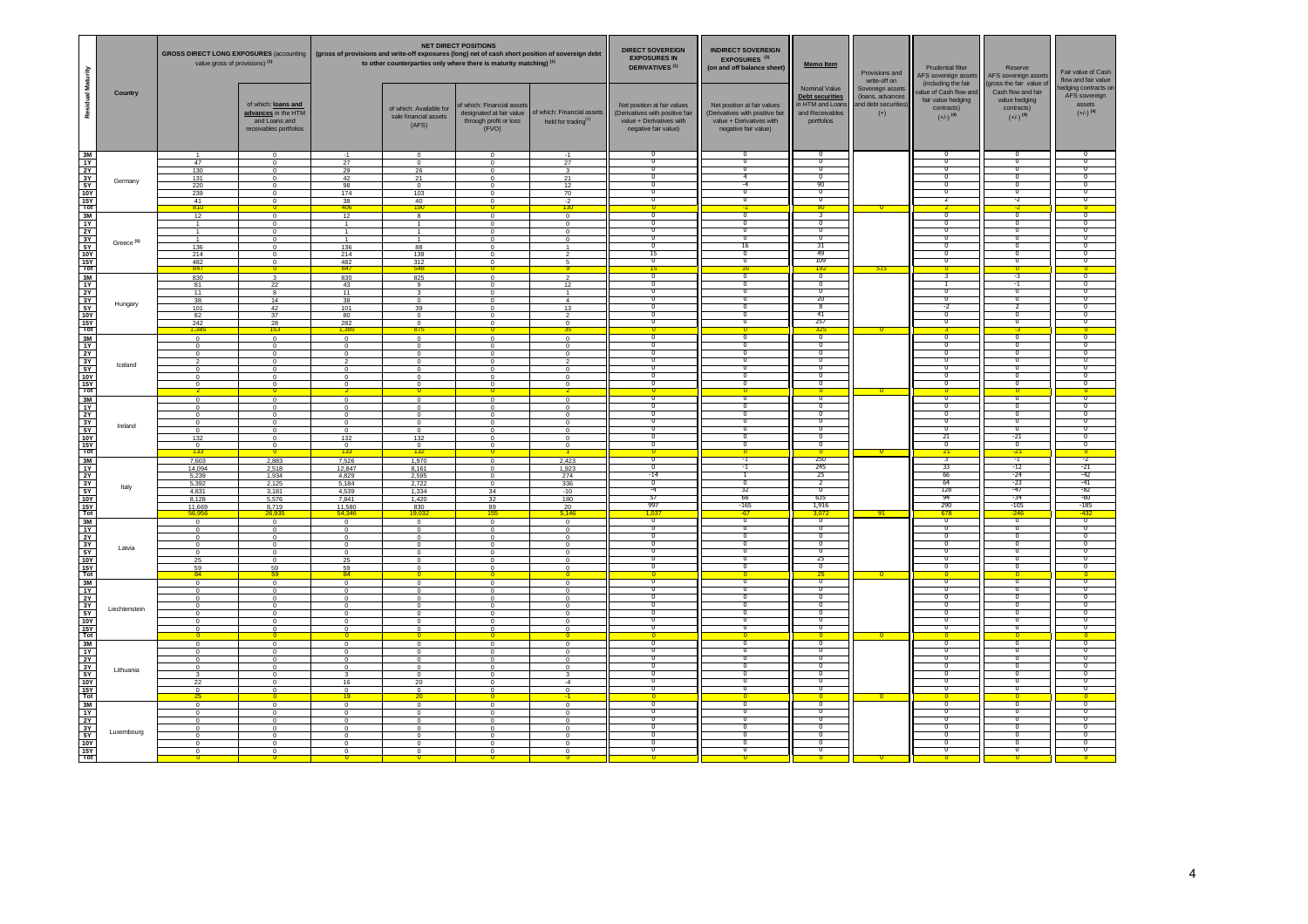|                                                                                                                                     |             | <b>GROSS DIRECT LONG EXPOSURES (accounting)</b><br>value gross of provisions) (1)              |                                                                                                     | <b>NET DIRECT POSITIONS</b><br>(gross of provisions and write-off exposures (long) net of cash short position of sovereign debt<br>to other counterparties only where there is maturity matching) (1) |                                                                                                   | <b>DIRECT SOVEREIGN</b><br><b>EXPOSURES IN</b><br><b>DERIVATIVES<sup>(1)</sup></b>                       | <b>INDIRECT SOVEREIGN</b><br>EXPOSURES <sup>(3)</sup><br>(on and off balance sheet) | Memo Item                                                                                                          | Provisions and<br>write-off on                                                                                     | Prudential filter<br>AFS sovereign assets<br>(including the fair                           | Reserve<br>AFS sovereign assets<br>(gross the fair value of          | Fair value of Cash<br>flow and fair value                                          |                                                                             |                                                                          |
|-------------------------------------------------------------------------------------------------------------------------------------|-------------|------------------------------------------------------------------------------------------------|-----------------------------------------------------------------------------------------------------|-------------------------------------------------------------------------------------------------------------------------------------------------------------------------------------------------------|---------------------------------------------------------------------------------------------------|----------------------------------------------------------------------------------------------------------|-------------------------------------------------------------------------------------|--------------------------------------------------------------------------------------------------------------------|--------------------------------------------------------------------------------------------------------------------|--------------------------------------------------------------------------------------------|----------------------------------------------------------------------|------------------------------------------------------------------------------------|-----------------------------------------------------------------------------|--------------------------------------------------------------------------|
| Residual Maturity                                                                                                                   | Country     |                                                                                                | of which: loans and<br>advances in the HTM<br>and Loans and<br>receivables portfolios               |                                                                                                                                                                                                       | of which: Available for<br>sale financial assets<br>(AFS)                                         | of which: Financial assets<br>designated at fair value<br>through profit or loss<br>(FVO)                | of which: Financial assets<br>held for trading <sup>(2)</sup>                       | Net position at fair values<br>(Derivatives with positive fair<br>value + Derivatives with<br>negative fair value) | Net position at fair values<br>(Derivatives with positive fair<br>value + Derivatives with<br>negative fair value) | Nominal Value<br><b>Debt securities</b><br>n HTM and Loan<br>and Receivables<br>portfolios | Sovereign assets<br>(loans, advances<br>and debt securities<br>$(+)$ | alue of Cash flow an<br>fair value hedging<br>contracts)<br>$(+/-)$ <sup>(4)</sup> | Cash flow and fair<br>value hedging<br>contracts)<br>$(+/-)$ <sup>(4)</sup> | edging contracts or<br>AFS sovereign<br>assets<br>$(+/-)$ <sup>(4)</sup> |
| $\begin{array}{r} 3M \\ 1Y \\ 2Y \\ 3Y \\ 5Y \end{array}$<br><b>10Y</b><br>$rac{15Y}{\text{Tot}}$                                   | Malta       | $\Omega$<br>$\mathbf{0}$<br>$\Omega$<br>$^{\circ}$<br>$^{\circ}$<br>$\mathbf{0}$<br>$^{\circ}$ | $\Omega$<br>$\mathbf{0}$<br>$\mathbf 0$<br>$^{\circ}$<br>$^{\circ}$<br>$^{\circ}$<br>$^{\circ}$     | $\Omega$<br>$\mathbf 0$<br>$\,0\,$<br>$\circ$<br>$\overline{0}$<br>$\circ$<br>$^{\circ}$                                                                                                              | $\overline{0}$<br>$^{\circ}$<br>$\Omega$<br>$\mathbf 0$<br>$^{\circ}$<br>$^{\circ}$<br>$^{\circ}$ | $\mathbf{0}$<br>$\,$ 0<br>$\mathbf 0$<br>$\mathbf 0$<br>$\mathbf 0$<br>$\mathbf 0$<br>$\Omega$           | $\Omega$<br>$\Omega$<br>$\Omega$<br>$\Omega$<br>$\Omega$                            | O<br>-0<br>π<br>n<br>ō                                                                                             | O<br>Ō<br>-0<br>π<br>π                                                                                             | $^{\circ}$<br>$\mathbf{0}$<br>╖                                                            |                                                                      | τ<br>n<br>-0<br>╖<br>╖<br>╖                                                        | -0<br>70<br>╖                                                               | n<br>-0<br>-0<br>-0<br>70                                                |
| $\frac{3M}{1Y}$<br>$rac{2Y}{3Y}$<br>5Y<br><b>10Y</b><br>$rac{15Y}{Tot}$                                                             | Netherlands | $\overline{0}$<br>$\mathbf{R}$<br>$\mathbf 0$<br>75<br>44<br>$\frac{0}{123}$                   | $\overline{0}$<br>$\Omega$<br>$\mathbf 0$<br>$^{\circ}$<br>$\overline{0}$<br>$\Omega$<br>$^{\circ}$ | $\overline{0}$<br>$\overline{\mathbf{3}}$<br>$-52$<br>$\overline{0}$<br>74<br>26<br>$\circ$                                                                                                           | $\Omega$<br>$\Omega$<br>$^{\circ}$<br>$^{\circ}$                                                  | $\overline{0}$<br>$\mathbf 0$<br>$\mathbf 0$<br>$\mathbf 0$<br>$\overline{0}$<br>$\Omega$<br>$\mathbf 0$ | $\Omega$<br>$-52$<br>71<br>26<br>$^{\circ}$                                         | $\overline{0}$<br>π<br>70<br>n<br>╖                                                                                | $\overline{0}$<br>o<br>Ω<br>π<br>π<br>π                                                                            | ᠊ᢐ<br>$^{\circ}$<br>᠊ᢅ<br>╖<br>╖                                                           | $\overline{\mathbf{0}}$                                              | 70<br>Π<br>-0<br>-0<br>╖<br>╖                                                      | Ō<br>-0<br>╖<br>╖<br>╖                                                      | ᢦ<br>-0<br>70<br>╖<br>70                                                 |
| 3M<br>$\frac{1Y}{2Y}$<br>$rac{3Y}{5Y}$<br>$\frac{10Y}{15Y}$<br>Tot                                                                  | Norway      | $\Omega$<br>$\mathbf{0}$<br>$\mathbf 0$<br>51<br>8<br>$^{\circ}$<br>59                         | $\Omega$<br>$^{\circ}$<br>$\mathbf 0$<br>$^{\circ}$<br>$^{\circ}$<br>0<br>$^{\circ}$                | $\Omega$<br>$\overline{0}$<br>$\mathbf 0$<br>51<br>$\overline{\mathbf{8}}$<br>$^{\circ}$<br>59                                                                                                        | $\Omega$<br>$\Omega$<br>$^{\circ}$<br>$\Omega$<br>$\mathbf 0$<br>$\Omega$<br>$^{\circ}$           | $\Omega$<br>$\mathbf 0$<br>$\mathbf 0$<br>$\mathbf 0$<br>$\mathbf 0$<br>$\mathbf 0$<br>0                 | $\Omega$<br>$\Omega$<br>$\Omega$<br>51<br>8<br>59                                   | $\overline{\mathfrak{o}}$<br>$\overline{0}$<br>$\overline{0}$<br>ᅮ<br>70<br>᠊ᢆ<br>n                                | $\overline{0}$<br>O<br>Ō<br>╖<br>π<br>π                                                                            | ᠊᠐<br>᠊ᢆ<br>$^{\circ}$<br>╖<br>╖                                                           | $\mathbf{0}$                                                         | ō<br>n<br>-0<br>╖<br>╖<br>n                                                        | 0<br>n<br>-0<br>╖<br>╖<br>Π                                                 | σ<br>70<br>70<br>70<br>-0<br>-0<br>$\overline{0}$                        |
| $\frac{3M}{1Y}$<br>$rac{2Y}{3Y}$<br>$\frac{5Y}{10Y}$ $\frac{15Y}{10t}$                                                              | Poland      | $\overline{0}$<br>182<br>$\mathbf 0$<br>14<br>$\mathbf 0$<br>59<br>14<br>270                   | $\Omega$<br>$\Omega$<br>$\mathbf 0$<br>$^{\circ}$<br>$\mathbf 0$<br>$\mathbf 0$<br>$^{\circ}$       | $\overline{\phantom{0}}$<br>178<br>$\mathbf 0$<br>14<br>$\overline{0}$<br>58<br>$\frac{20}{270}$                                                                                                      | $\Omega$<br>$\Omega$<br>$^{\circ}$<br>$\Omega$<br>$^{\circ}$<br>20<br>$^{\circ}$                  | $\overline{0}$<br>$\Omega$<br>$\mathbf 0$<br>$\mathbf 0$<br>$\mathbf 0$<br>$\mathbf 0$<br>$\mathbf 0$    | $\overline{0}$<br>178<br>$\mathbf 0$<br>$\Omega$<br>$^{\circ}$<br>$^{\circ}$        | $\overline{0}$<br>$\overline{0}$<br>70<br>ᅮ<br>n<br>╖                                                              | 0<br>0<br>Ω<br>᠊ᢆᠭ<br>π<br>π                                                                                       | σ<br>0<br>14<br>ᅮ<br>-30<br>-71                                                            |                                                                      | 70<br>ō<br>-0<br>-0<br>╖<br>╖                                                      | $\overline{0}$<br>0<br>-0<br>᠊ᢅ᠓<br>╖<br>╖                                  | ᢦ<br>᠊ᢐ<br>-0<br>70<br>╖.<br>╖.                                          |
| $\begin{array}{c}\n 3M \\  1Y \\  2Y\n\end{array}$<br>$rac{3Y}{5Y}$<br>$\frac{10Y}{15Y}$                                            | Portugal    | $\Omega$<br>25<br>$\mathbf 0$<br>$\overline{0}$<br>34<br>66                                    | $\Omega$<br>25<br>$^{\circ}$<br>$\overline{0}$<br>$^{\circ}$<br>3<br>35                             | $\overline{0}$<br>25<br>$\,0\,$<br>$\overline{0}$<br>34<br>66                                                                                                                                         | $\Omega$<br>$\Omega$<br>$\Omega$<br>$^{\circ}$<br>$^{\circ}$<br>31<br>$^{\circ}$                  | $\Omega$<br>$\mathbf 0$<br>$\mathbf 0$<br>$\overline{0}$<br>$^{\circ}$<br>$\overline{0}$<br>$\Omega$     | $\Omega$<br>$\Omega$<br>$\Omega$<br>$\Omega$<br>$^{\circ}$                          | $\overline{0}$<br>O<br>$\overline{0}$<br>ᅮ<br>n<br>᠊ᢆ<br>n                                                         | π<br>᠊ᢆᠭ<br>Ω<br>π<br>Λ                                                                                            | ᠊᠐<br>ᅮ<br>$^{\circ}$<br>᠊ᢅ<br>╖                                                           |                                                                      | τ<br>ō<br>-0<br>-0<br>-17<br>╖<br>Ŧ.                                               | $\overline{0}$<br>᠊ᢅᢆ<br>-0<br>-17<br>╖                                     | ᢦ<br>70<br>-0<br>70<br>╖                                                 |
| $\frac{3M}{1Y}$<br>$rac{2Y}{3Y}$<br>5Y<br><b>10Y</b><br>$rac{15Y}{Tot}$                                                             | Romania     | 16<br>71<br>$\mathbf{0}$<br>$\mathbf{r}$<br>37<br>25<br>11<br>166                              | $\mathbf{0}$<br>$^{\circ}$<br>$\mathbf{0}$<br>$\mathbf 0$<br>14<br>$^{\circ}$<br>$^{\circ}$<br>14   | 16<br>71<br>$\mathbf 0$<br>$\overline{a}$<br>37<br>25<br>11<br>166                                                                                                                                    | 16<br>68<br>$\mathbf{0}$<br>$\sqrt{2}$<br>14<br>25<br>11<br>140                                   | $\mathbf 0$<br>$\Omega$<br>$\,$ 0<br>$\mathbf 0$<br>$\mathbf 0$<br>$\mathbf 0$<br>$\mathbf 0$            | $\Omega$<br>$\Omega$<br>$\Omega$<br>$\Omega$<br>$^{\circ}$                          | $\overline{0}$<br>$\overline{0}$<br>$\overline{0}$<br>Ō<br>ᅮ<br>π<br>n                                             | O<br>$\overline{0}$<br>o<br>$^{\circ}$<br>π<br>π                                                                   | $^{\circ}$<br>$\overline{10}$<br>╖<br>╖                                                    | $\overline{0}$                                                       | ╖<br>╖<br>ō<br>-1<br>┑<br>╖                                                        | ╖<br>-1<br>⊣<br>╖                                                           | ᠊ᢐ<br>σ<br>-0<br>70<br>70<br>-0                                          |
| $\frac{3M}{1Y}$<br>2Y<br>$rac{3Y}{5Y}$<br>$\frac{10Y}{15Y}$<br>Tot                                                                  | Slovakia    | $\overline{2}$<br>228<br>168<br>416<br>939<br>708<br>97<br>2.558                               | $\mathcal{P}$<br>15<br>$5^{\circ}$<br>9<br>28<br>25<br>19<br>103                                    | $\overline{\phantom{a}}$<br>213<br>168<br>415<br>939<br>708<br>113<br>2,558                                                                                                                           | $\overline{0}$<br>25<br>128<br>$\mathbf 0$<br>910<br>238<br>$^{\circ}$<br>1.301                   | $\Omega$<br>$\mathbf 0$<br>$\Omega$<br>$\mathbf 0$<br>$\mathbf 0$<br>$\overline{0}$<br>$^{\circ}$<br>o   | $\Omega$<br>16<br>$\Omega$<br>$-1$<br>$\Omega$<br>15                                | π<br>O<br>$\overline{0}$<br>ō<br>π<br>70<br>n                                                                      | O<br>$\overline{0}$<br>π<br>Ω<br>π<br>π                                                                            | 159<br>33<br>376<br>-0<br>410<br>100<br>1,078                                              |                                                                      | ╖<br>-1<br>'n<br>-4<br>-1<br>╖                                                     | $\overline{0}$<br>╖                                                         | ┱<br>᠊ᢐ<br>70<br>-3<br>70<br>᠊ᢅ                                          |
| $\frac{3M}{1Y}$<br>$rac{2Y}{3Y}$<br>$\begin{array}{r}\n 5Y \\  \hline\n 10Y \\  \hline\n 15Y \\  \hline\n \text{Tot}\n \end{array}$ | Slovenia    | $\overline{1}$<br>38<br>$\overline{4}$<br>$\mathbf{a}$<br>46<br>51<br>26<br>175                | $\overline{1}$<br>12<br>$\overline{4}$<br>$\overline{7}$<br>22<br>20<br>15<br>81                    | $\overline{1}$<br>38<br>$\overline{4}$<br>$\mathbf{a}$<br>46<br>51<br>26<br>175                                                                                                                       | $\overline{0}$<br>26<br>$\mathbf{0}$<br>$^{\circ}$<br>24<br>31<br>12<br>94                        | $\overline{0}$<br>$\Omega$<br>$\mathbf 0$<br>$\mathbf 0$<br>$\overline{0}$<br>$^{\circ}$<br>$\mathbf 0$  | $\Omega$<br>$\Omega$<br>$\Omega$<br>$\Omega$<br>$\mathbf{0}$                        | $\overline{\mathfrak{o}}$<br>$\overline{0}$<br>σ<br>$\overline{0}$<br>᠊ᢆ<br>π<br>n                                 | σ<br>0<br>$\overline{0}$<br>n<br>᠊ᢆᠭ<br>π<br>π                                                                     | ᠊ᢐ<br>᠊ᡉ<br>᠊ᢐ<br>᠊ᢆ<br>᠊ᢅ<br>╖<br>╖                                                       | $\overline{\mathbf{0}}$                                              | ᠊᠗<br>Π<br>70<br>n<br>┑                                                            | Ō<br>70<br>⊣<br>-1<br>न                                                     | ᠊᠊ᢆᢆ<br>᠊ᢐ<br>ᢦ<br>70<br>70<br>᠊ᢅ<br>-0<br>n                             |
| $\frac{3M}{1Y}$<br>$\begin{array}{c}\n\frac{3Y}{5Y} \\ \hline\n10Y \\ \hline\n15Y \\ \hline\n\end{array}$                           | Spain       | $\overline{7}$<br>105<br>69<br>145<br>96<br>659<br>$\frac{35}{1,115}$                          | $5\overline{5}$<br>29<br>50<br>39<br>85<br>301<br>27<br>535                                         | $\overline{\ }$<br>105<br>11<br>61<br>81<br>629<br>$\frac{35}{927}$                                                                                                                                   | $\Omega$<br>$\Omega$<br>$\Omega$<br>$\,0\,$<br>6<br>$^{\circ}$                                    | $\Omega$<br>$\mathbf 0$<br>$\Omega$<br>$\mathbf 0$<br>$\overline{0}$<br>$\mathbf 0$<br>0                 | $\blacktriangleleft$<br>26<br>$-54$<br>$-75$<br>$-10$<br>$-21$<br>126               | $\overline{0}$<br>π<br>O<br>$\overline{0}$<br>᠊ᢆ<br>ᅮ<br>n                                                         | π<br>π<br>O<br>$\overline{0}$<br>-7<br>π<br>π                                                                      | 50<br>15<br>97<br>ᅮ<br>350<br>╖<br>512                                                     | $^{\circ}$                                                           | ╖<br>τ<br>70<br>-0<br>-0<br>╖                                                      | 0<br>$^{\circ}$<br>᠊ᢅ᠓<br>╖                                                 | ᠊᠊ᢆᢆ<br>70<br>᠊ᢐ<br>ᢦ<br>-0<br>70<br>╖.                                  |
| $\frac{3M}{1Y}$<br>$rac{2Y}{3Y}$<br>5Y<br>$\frac{10Y}{15Y}$                                                                         | Sweden      | $^{\circ}$<br>$\Omega$<br>$\mathbf{q}$<br>$\mathbf 0$<br>$\overline{0}$                        | $^{\circ}$<br>$\Omega$<br>$^{\circ}$<br>$^{\circ}$<br>$\overline{0}$<br>$\mathbf 0$<br>$^{\circ}$   | $\overline{0}$<br>$\Omega$<br>$\mathbf{q}$<br>$\mathbf 0$<br>$\overline{0}$<br>$\overline{0}$                                                                                                         | $^{\circ}$<br>$\Omega$<br>$\Omega$<br>$\Omega$<br>$^{\circ}$                                      | $^{\circ}$<br>$\Omega$<br>$\mathbf 0$<br>$\mathbf 0$<br>$\overline{0}$<br>$\mathbf 0$                    | $\Omega$<br>$\Omega$<br><b>Q</b><br>$\Omega$<br>$^{\circ}$                          | π<br>τ<br>ō<br>n<br>n<br>π                                                                                         | ⊽<br>$\overline{0}$<br>π<br>0<br>᠊ᢆᠭ<br>Ω<br>π                                                                     | ᠊ᢆ᠗<br>᠊ᡉ<br>╖<br>╖<br>᠊ᢅ<br>$^{\circ}$<br>᠊ᢆ                                              |                                                                      | ᠊᠗<br>70<br>╖<br>τ<br>-0<br>-0<br>$\overline{0}$<br>n                              | ╖<br>70<br>0<br>-0<br>-0<br>╖                                               | ᠊᠊ᢆᢆ<br>70<br>Ο<br>-0<br>-0<br>╖                                         |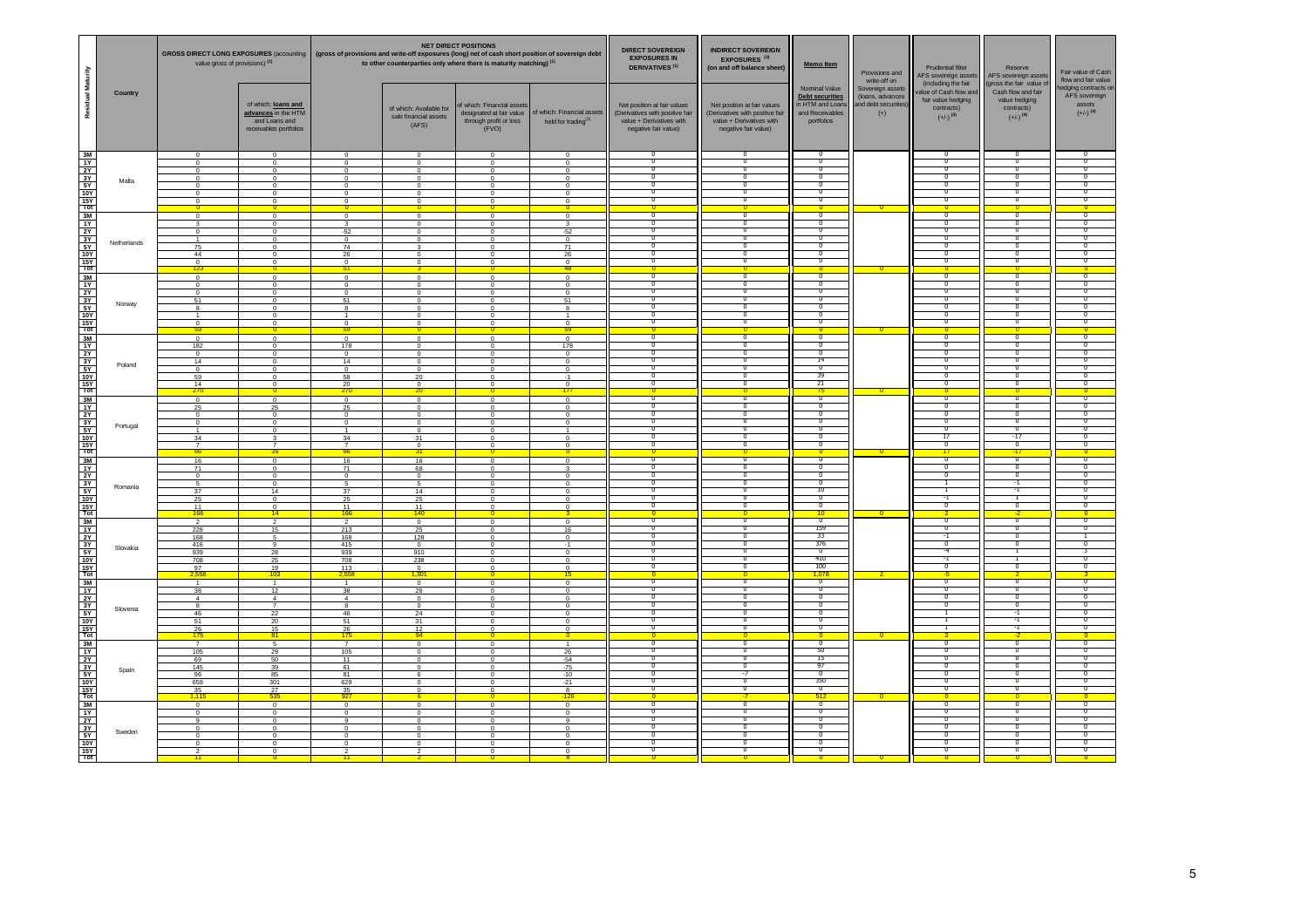|            |                     | <b>GROSS DIRECT LONG EXPOSURES (accounting</b><br>value gross of provisions) (1) |                                                                                       | <b>NET DIRECT POSITIONS</b><br>(gross of provisions and write-off exposures (long) net of cash short position of sovereign debt<br>to other counterparties only where there is maturity matching) <sup>(1)</sup> |                                                           |                                                               |                                                                                          | <b>DIRECT SOVEREIGN</b><br><b>EXPOSURES IN</b><br><b>DERIVATIVES</b> <sup>(1)</sup>                                | <b>INDIRECT SOVEREIGN</b><br>EXPOSURES <sup>(3)</sup><br>(on and off balance sheet)                               | <b>Memo Item</b>                                                                      | Provisions and<br>write-off on                    | Prudential filter<br>AFS sovereign assets   AFS sovereign assets                                                             | Reserve                                                                                                 | Fair value of Cash<br>flow and fair value                                 |
|------------|---------------------|----------------------------------------------------------------------------------|---------------------------------------------------------------------------------------|------------------------------------------------------------------------------------------------------------------------------------------------------------------------------------------------------------------|-----------------------------------------------------------|---------------------------------------------------------------|------------------------------------------------------------------------------------------|--------------------------------------------------------------------------------------------------------------------|-------------------------------------------------------------------------------------------------------------------|---------------------------------------------------------------------------------------|---------------------------------------------------|------------------------------------------------------------------------------------------------------------------------------|---------------------------------------------------------------------------------------------------------|---------------------------------------------------------------------------|
|            | Country             |                                                                                  | of which: loans and<br>advances in the HTM<br>and Loans and<br>receivables portfolios |                                                                                                                                                                                                                  | of which: Available for<br>sale financial assets<br>(AFS) | of which: Financial assets<br>through profit or loss<br>(FVO) | designated at fair value   of which: Financial assets<br>held for trading <sup>(2)</sup> | Net position at fair values<br>(Derivatives with positive fair<br>value + Derivatives with<br>negative fair value) | Net position at fair values<br>Derivatives with positive fair<br>value + Derivatives with<br>negative fair value) | Nominal Value<br>Debt securities<br>in HTM and Loans<br>and Receivables<br>portfolios | (loans, advances<br>and debt securities)<br>$(+)$ | (including the fair<br>Sovereign assets value of Cash flow and<br>fair value hedging<br>contracts)<br>$(+/-)$ <sup>(4)</sup> | (gross the fair value of<br>Cash flow and fair<br>value hedging<br>contracts)<br>$(+/-)$ <sup>(4)</sup> | hedging contracts on<br>AFS sovereign<br>assets<br>$(+/-)$ <sup>(4)</sup> |
|            |                     |                                                                                  |                                                                                       |                                                                                                                                                                                                                  |                                                           |                                                               |                                                                                          |                                                                                                                    |                                                                                                                   |                                                                                       |                                                   |                                                                                                                              |                                                                                                         |                                                                           |
| gist 의식 서울 |                     | 298                                                                              |                                                                                       | 298                                                                                                                                                                                                              |                                                           |                                                               | 298                                                                                      |                                                                                                                    |                                                                                                                   |                                                                                       |                                                   |                                                                                                                              |                                                                                                         |                                                                           |
|            |                     |                                                                                  |                                                                                       |                                                                                                                                                                                                                  |                                                           |                                                               |                                                                                          |                                                                                                                    |                                                                                                                   |                                                                                       |                                                   |                                                                                                                              |                                                                                                         |                                                                           |
|            | Jnited Kinadom      |                                                                                  |                                                                                       |                                                                                                                                                                                                                  |                                                           |                                                               |                                                                                          |                                                                                                                    |                                                                                                                   |                                                                                       |                                                   |                                                                                                                              |                                                                                                         |                                                                           |
|            |                     | 36                                                                               |                                                                                       | 36                                                                                                                                                                                                               |                                                           |                                                               | 36                                                                                       |                                                                                                                    |                                                                                                                   |                                                                                       |                                                   |                                                                                                                              |                                                                                                         |                                                                           |
|            |                     |                                                                                  |                                                                                       |                                                                                                                                                                                                                  |                                                           |                                                               |                                                                                          |                                                                                                                    |                                                                                                                   |                                                                                       |                                                   |                                                                                                                              |                                                                                                         |                                                                           |
|            |                     |                                                                                  |                                                                                       |                                                                                                                                                                                                                  |                                                           |                                                               |                                                                                          |                                                                                                                    |                                                                                                                   |                                                                                       |                                                   |                                                                                                                              |                                                                                                         |                                                                           |
|            |                     | 341                                                                              |                                                                                       | 341                                                                                                                                                                                                              |                                                           |                                                               | 341                                                                                      |                                                                                                                    |                                                                                                                   |                                                                                       |                                                   |                                                                                                                              |                                                                                                         | $\Omega$                                                                  |
|            |                     |                                                                                  |                                                                                       |                                                                                                                                                                                                                  |                                                           |                                                               |                                                                                          |                                                                                                                    |                                                                                                                   |                                                                                       |                                                   |                                                                                                                              |                                                                                                         |                                                                           |
|            | <b>TOTAL EEA 30</b> | 65,487                                                                           | 27,959                                                                                | 62.070                                                                                                                                                                                                           | 22,465                                                    | 155                                                           | 5.822                                                                                    | 1.052                                                                                                              | $-67$                                                                                                             | 5.518                                                                                 |                                                   |                                                                                                                              | $-292$                                                                                                  | $-428$                                                                    |

#### **Notes and definitions**

(1) The exposures reported cover only exposures to central, regional and local governments on immediate borrower basis, and do not include exposures to other counterparts with full or partial government guarantees.<br>(2) The

**(3)** The exposures reported include the positions towards counterparts (other than sovereign) on sovereign credit risk (i.e. CDS, financial guarantees) booked in all the accounting portfolio (on-off balance sheet). Irresp

(4) According win CEBS Guidelines on prudental filters its required a consistent treatment of gains and tosser resulting from a transaction wherely a cash flow the other band for an author of the computation of the prains

removal), the FV of such contracts must be reported in the column AB.<br>**(5)** Please report gross and net direct positions before eventual write-off (PSI); in the column provisions must be included eventual write-off (PSI).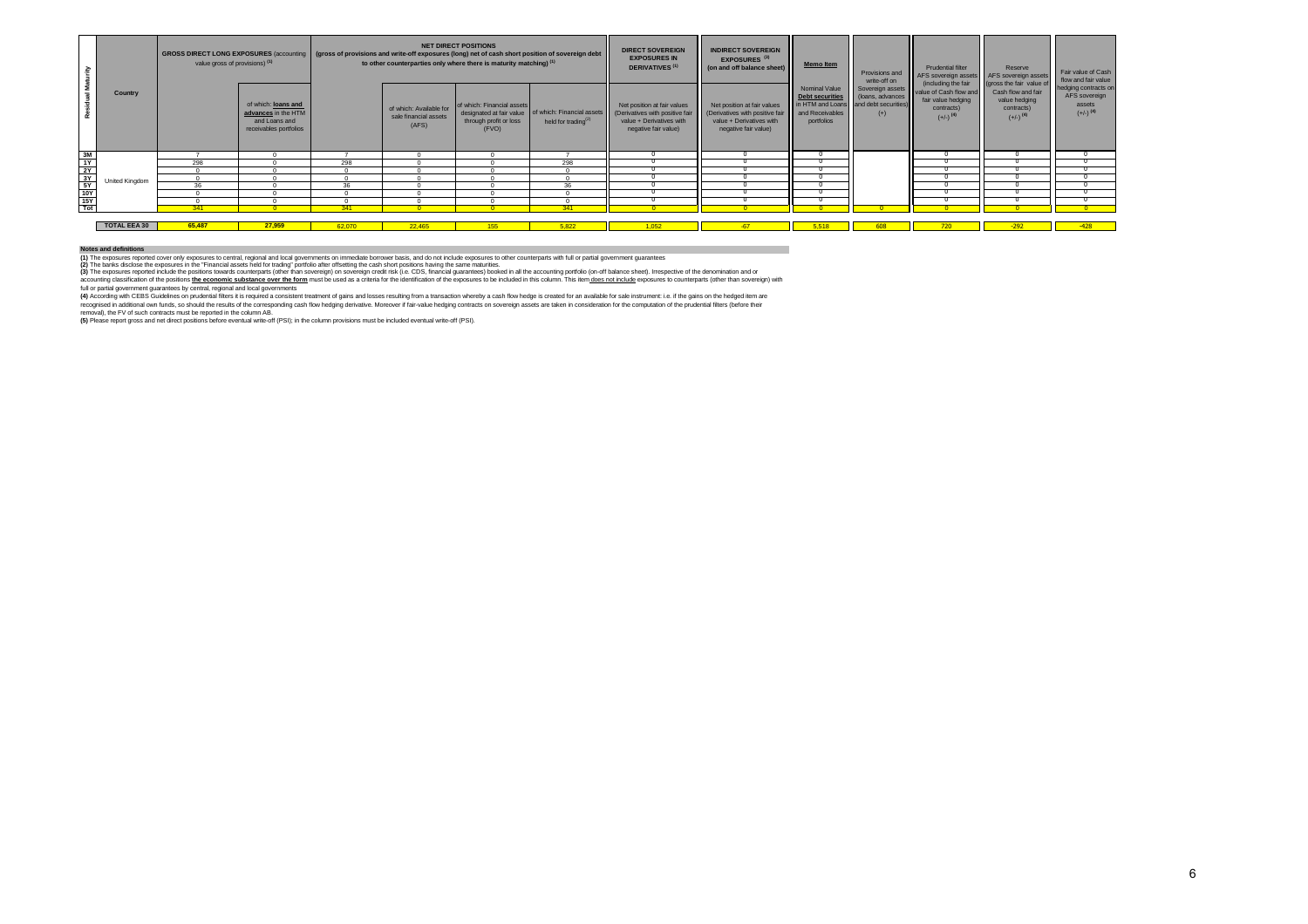### **Composition of RWA as of 30 September 2011**

Name of the bank:

 $\blacksquare$ 

**INTESA SANPAOLO S.p.A**

**(in million Euro)**

|                                           | <b>Rules at the end of September</b> | <b>CRD 3 rules</b> |
|-------------------------------------------|--------------------------------------|--------------------|
| Total RWA <sup>(1)</sup>                  | 322,056                              | 327,377            |
| <b>RWA for credit risk</b>                | 277,637                              | 277,953            |
| RWA Securitisation and re-securitisations | 4,159                                | 4,475              |
| RWA Other credit risk                     | 273,478                              | 273,478            |
| <b>RWA</b> for market risk                | 13,503                               | 18,509             |
| RWA operational risk                      | 27,255                               | 27,255             |
| Transitional floors <sup>(2)</sup>        | 532                                  | 532                |
| RWA Other                                 | 3,130                                | 3,130              |

#### **Notes and definitions**

**(1)** The RWA calculated according to CRD III can be based on models that have not yet been approved by the National Supervisory Authority.

**(2)** All IRB/AMA banks in the exercise have applied transitional floor which assess the impact 80% of the Basel 1 requirements. However, wide divergences in national approaches to the floors means that two main approaches have been identified as set out in the methodological note. The transitional floor has been applied according to the following approach:

option 1